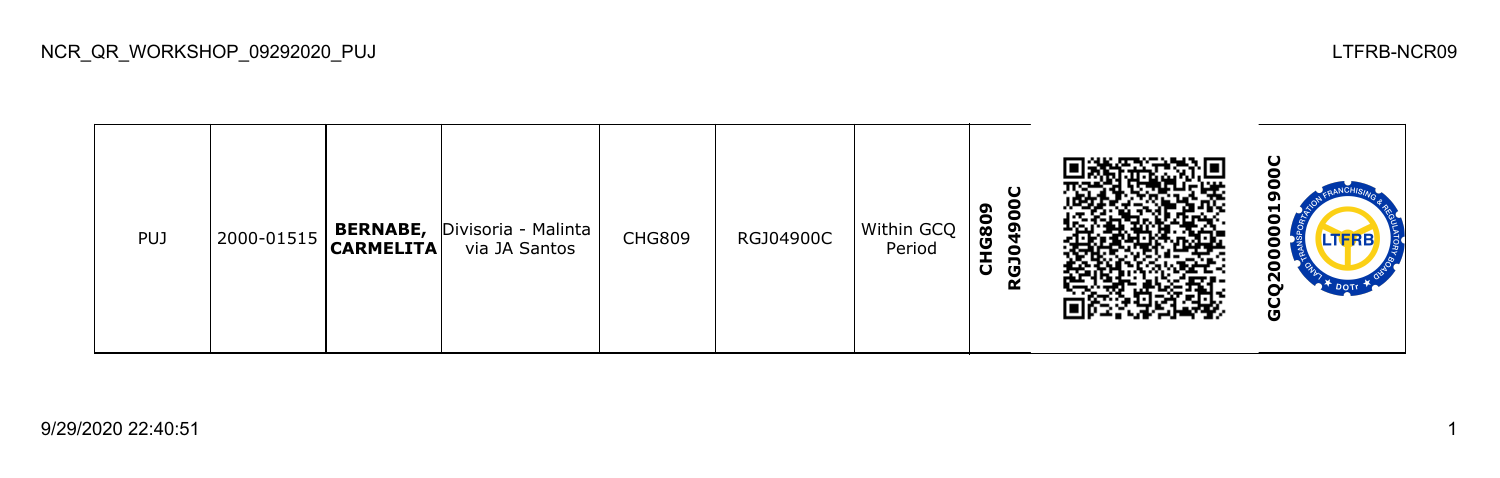| <b>PUJ</b> | 2000-03220 | VALLADA,<br><b>DANIEL</b> | Divisoria - Malinta<br>via JA Santos | <b>NWP355</b> | 13592H | Within GCQ<br>Period | NWP355<br>Ŧ<br>592<br>m<br>Н |  | 보<br>ຫ<br>m<br>N<br>o<br>.TERE<br>о<br>о<br>Ñ<br>DOTT<br>-<br>O |
|------------|------------|---------------------------|--------------------------------------|---------------|--------|----------------------|------------------------------|--|-----------------------------------------------------------------|
|------------|------------|---------------------------|--------------------------------------|---------------|--------|----------------------|------------------------------|--|-----------------------------------------------------------------|

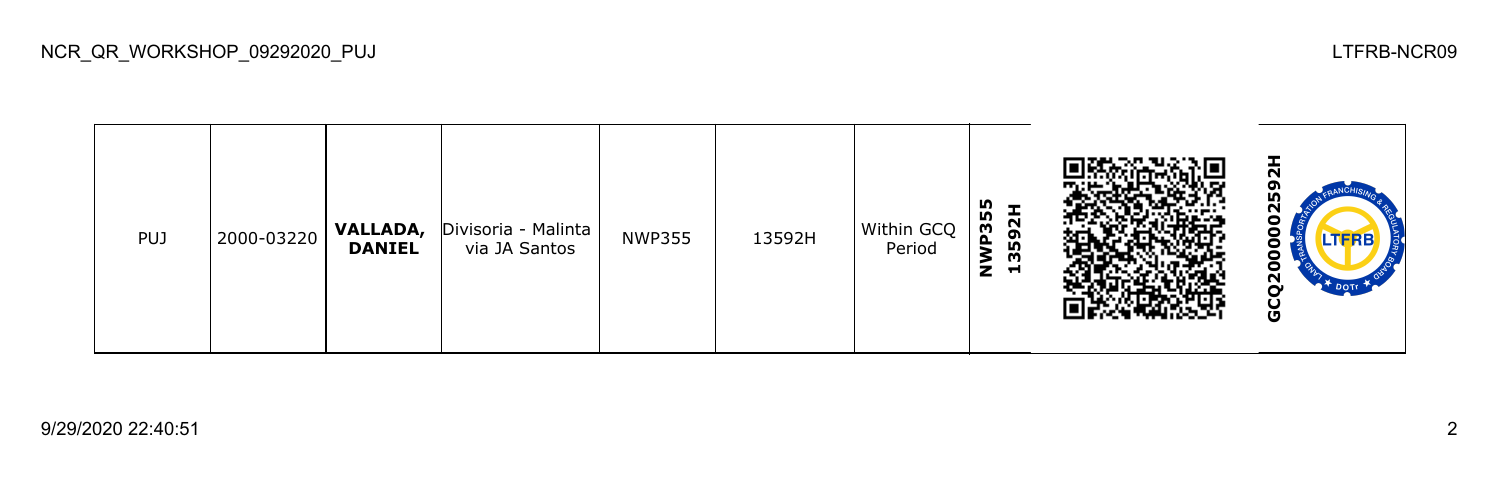| <b>PUJ</b> |  |  | $\left  2001\text{-}00055 \right $ <b>ESTOPARE,</b> Divisoria - Malinta $\left  \right $<br>via JA Santos | <b>NXW831</b> | SPMM4747591   Within GCQ | Period | $\mathbf C$<br>−<br>္မွဳ<br>1831<br>$\frac{4}{7}$<br>r<br>ັທ |  | ပ<br>m<br>m<br>Γ<br>N<br>o |
|------------|--|--|-----------------------------------------------------------------------------------------------------------|---------------|--------------------------|--------|--------------------------------------------------------------|--|----------------------------|
|------------|--|--|-----------------------------------------------------------------------------------------------------------|---------------|--------------------------|--------|--------------------------------------------------------------|--|----------------------------|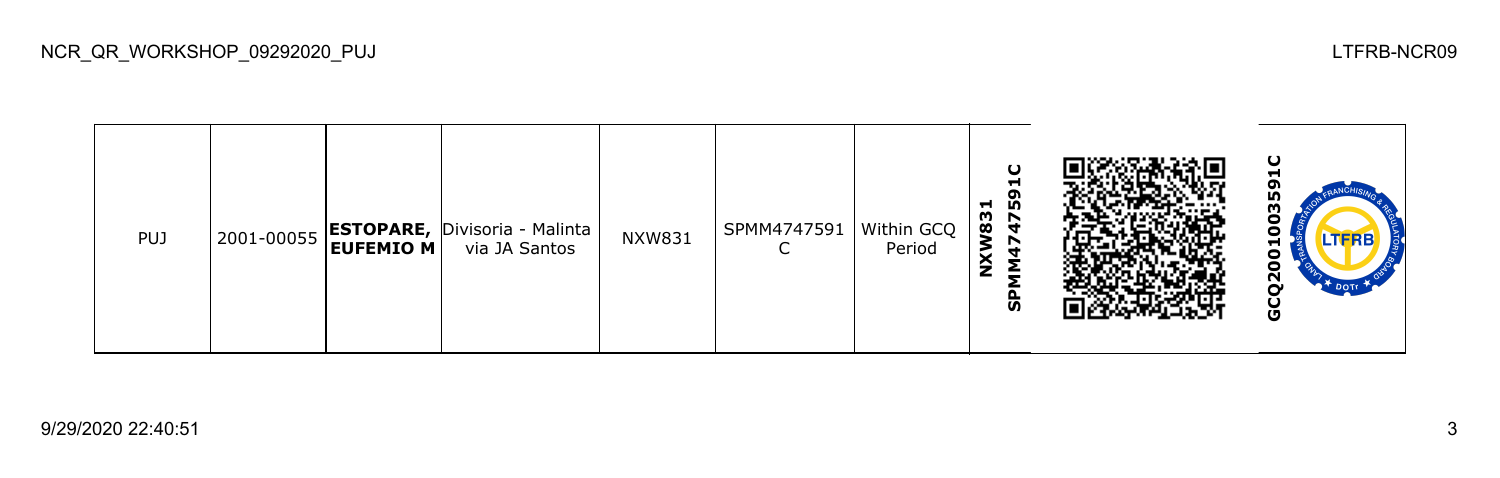| <b>PUJ</b> | 2001-01362 | RECIO,<br><b>MARIO</b> | Divisoria - Malinta<br>via JA Santos | <b>TWG104</b> | SMI200042441   Within GCQ | Period | O<br>┯<br>0042<br>G <sub>10</sub><br><b>II20</b><br>ົທ |  | ပ<br>П<br>$\mathbf{z}$<br>DOTE<br>Ū |
|------------|------------|------------------------|--------------------------------------|---------------|---------------------------|--------|--------------------------------------------------------|--|-------------------------------------|
|------------|------------|------------------------|--------------------------------------|---------------|---------------------------|--------|--------------------------------------------------------|--|-------------------------------------|

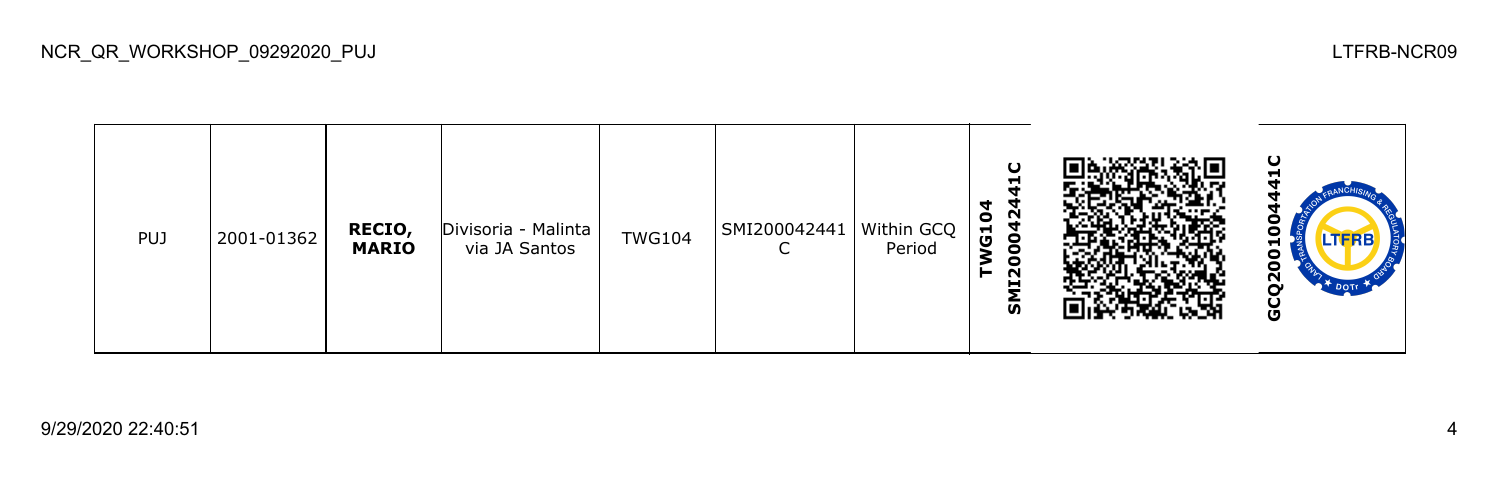| <b>PUJ</b> | 2002-02796 | <b>NARVASA,</b><br>R/ROSARI  <br>О | <b>DOMINADO</b> Divisoria - Malinta<br>via JA Santos | <b>TWG758</b> | EXL200105203 Within GCQ<br>2C | Period | ပ<br>N<br>m<br>c<br>œ<br>$\bar{\mathbf{N}}$<br><b>In</b><br>50<br>G<br>Н<br>0<br>0<br>N<br>⌒<br>ш |  | ပ<br>о<br><b>LTFRB</b><br>о<br>o<br>ี<br>$\mathbf{r}$ Dotr<br>ပ |
|------------|------------|------------------------------------|------------------------------------------------------|---------------|-------------------------------|--------|---------------------------------------------------------------------------------------------------|--|-----------------------------------------------------------------|
|------------|------------|------------------------------------|------------------------------------------------------|---------------|-------------------------------|--------|---------------------------------------------------------------------------------------------------|--|-----------------------------------------------------------------|

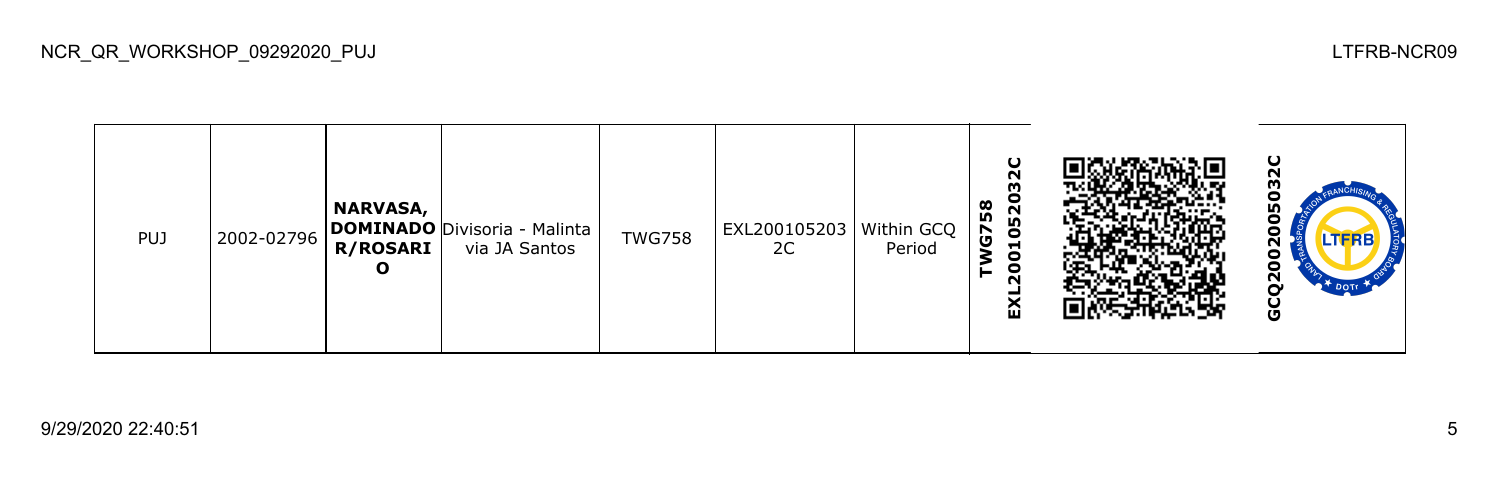| <b>PUJ</b> |  | <b>NOEL ROY</b> | 2003-00386 CONSUELO, Divisoria - Malinta  <br>via JA Santos | <b>TXA213</b> | SPMM2004123   Within GCQ  <br>822C | Period | ပ<br>N<br>82<br><u>ິ</u><br>ລ<br>m<br>$\vec{p}$<br>$\vec{r}$<br>8<br>$\sim$<br>ັທ |  | o<br>LTERB<br>о<br>ี่<br>O |
|------------|--|-----------------|-------------------------------------------------------------|---------------|------------------------------------|--------|-----------------------------------------------------------------------------------|--|----------------------------|
|------------|--|-----------------|-------------------------------------------------------------|---------------|------------------------------------|--------|-----------------------------------------------------------------------------------|--|----------------------------|

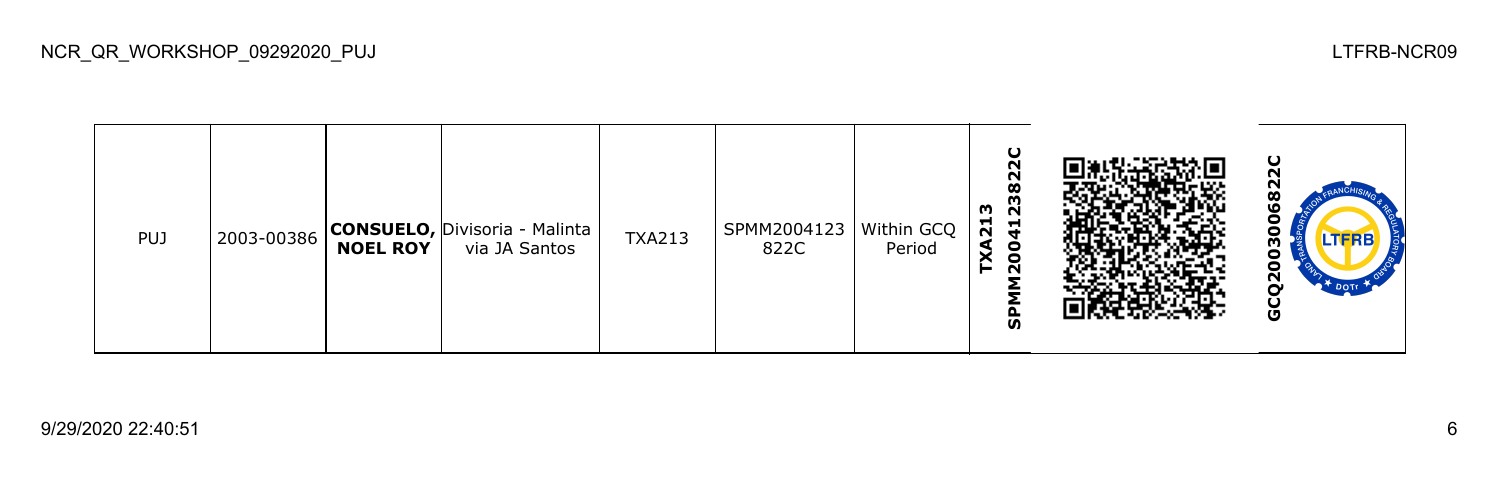| <b>PUJ</b> | 2003-01419 | <b>SEVILLA,</b><br><b>EDGARDO</b> | Divisoria - Malinta<br>via JA Santos | <b>NYC633</b> | REV930017C | Within GCQ<br>Period | u<br>r<br>C633<br>3001<br>o<br>z<br>ᇟ<br>$\bar{\mathbf{r}}$ |  | ပ<br>J<br>m<br>o<br>Ņ<br>DOT<br>o |
|------------|------------|-----------------------------------|--------------------------------------|---------------|------------|----------------------|-------------------------------------------------------------|--|-----------------------------------|
|------------|------------|-----------------------------------|--------------------------------------|---------------|------------|----------------------|-------------------------------------------------------------|--|-----------------------------------|

NCR\_QR\_WORKSHOP\_09292020\_PUJ LTFRB-NCR09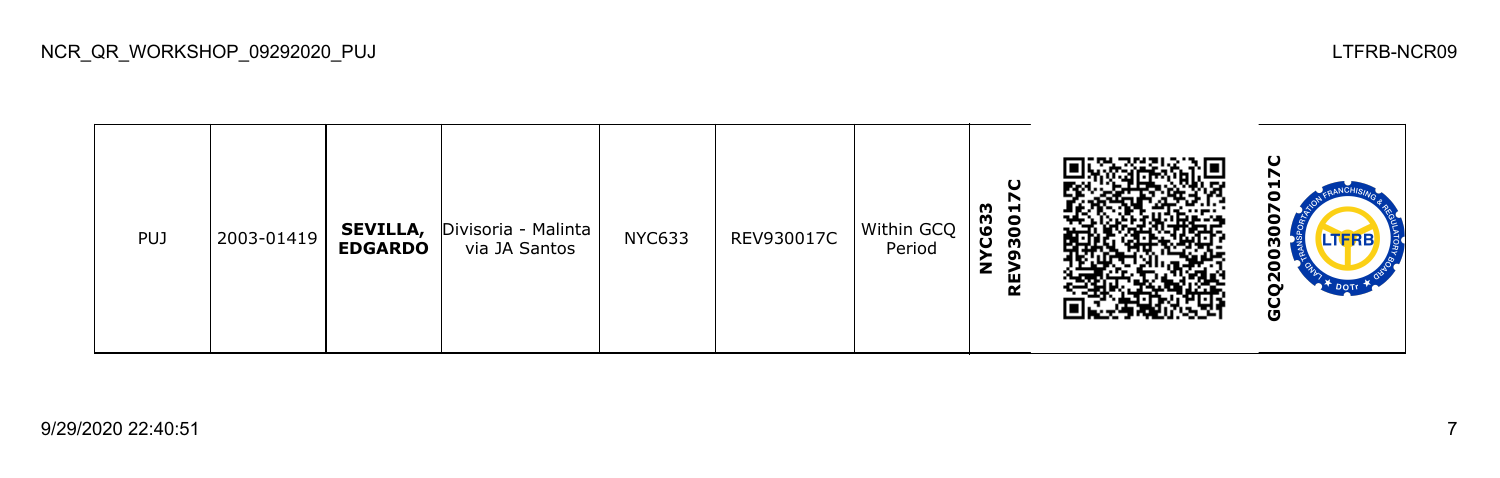| PUJ | 2003-01702 | <b>SEVILLA</b><br><b>ANGELITO</b> | Divisoria - Malinta<br>via JA Santos | <b>NYC716</b> | REV930049C | Within GCQ<br>Period | ৩<br>ч<br>H.<br>$\bullet$<br>$\bullet$<br>m<br>ပ<br>o<br>z<br>REV |  | Ο<br>w<br>N<br>o |
|-----|------------|-----------------------------------|--------------------------------------|---------------|------------|----------------------|-------------------------------------------------------------------|--|------------------|
|-----|------------|-----------------------------------|--------------------------------------|---------------|------------|----------------------|-------------------------------------------------------------------|--|------------------|

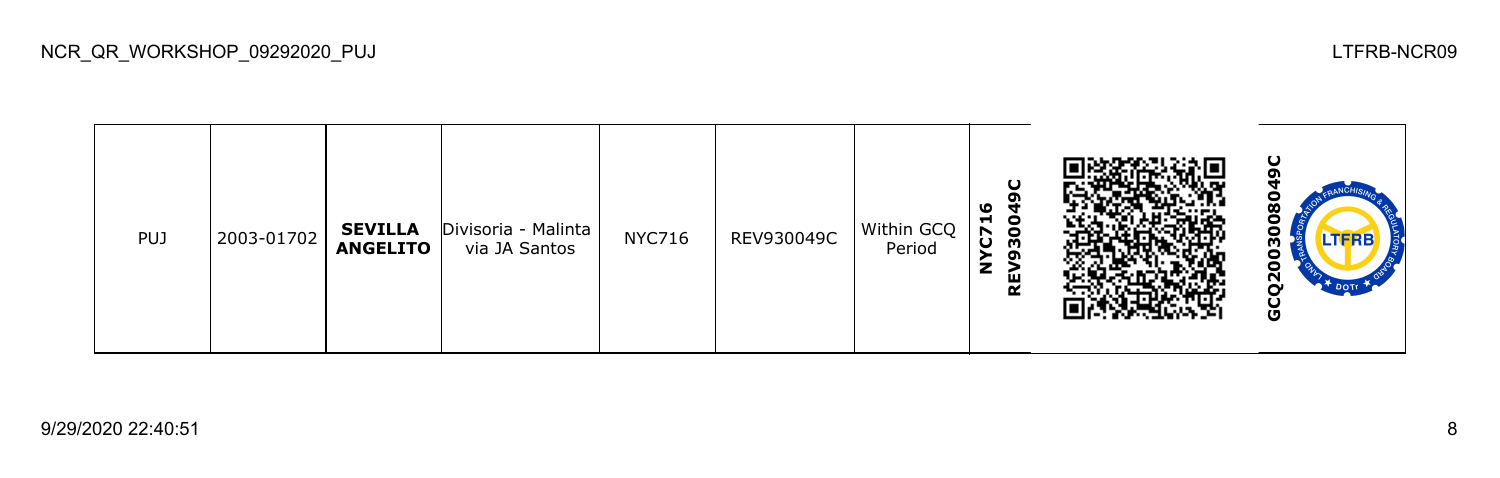| <b>PUJ</b> | 2003-06147 | <b>CASTILLO,</b><br><b>REBECCA</b> | Divisoria - Malinta<br>via JA Santos | <b>TVZ785</b> | SPMM2000111   Within GCQ  <br>220C | Period | ပ<br>Θ<br>N<br>N<br>−<br>n,<br>ᆋ<br>დ<br>001<br>$\overline{\bf{z}}$<br>o<br>$\sim$<br><b>Q</b><br>ທ |  | O<br>m<br>о<br>$\mathbf{S}$<br>DOTE<br>o |
|------------|------------|------------------------------------|--------------------------------------|---------------|------------------------------------|--------|-----------------------------------------------------------------------------------------------------|--|------------------------------------------|
|------------|------------|------------------------------------|--------------------------------------|---------------|------------------------------------|--------|-----------------------------------------------------------------------------------------------------|--|------------------------------------------|

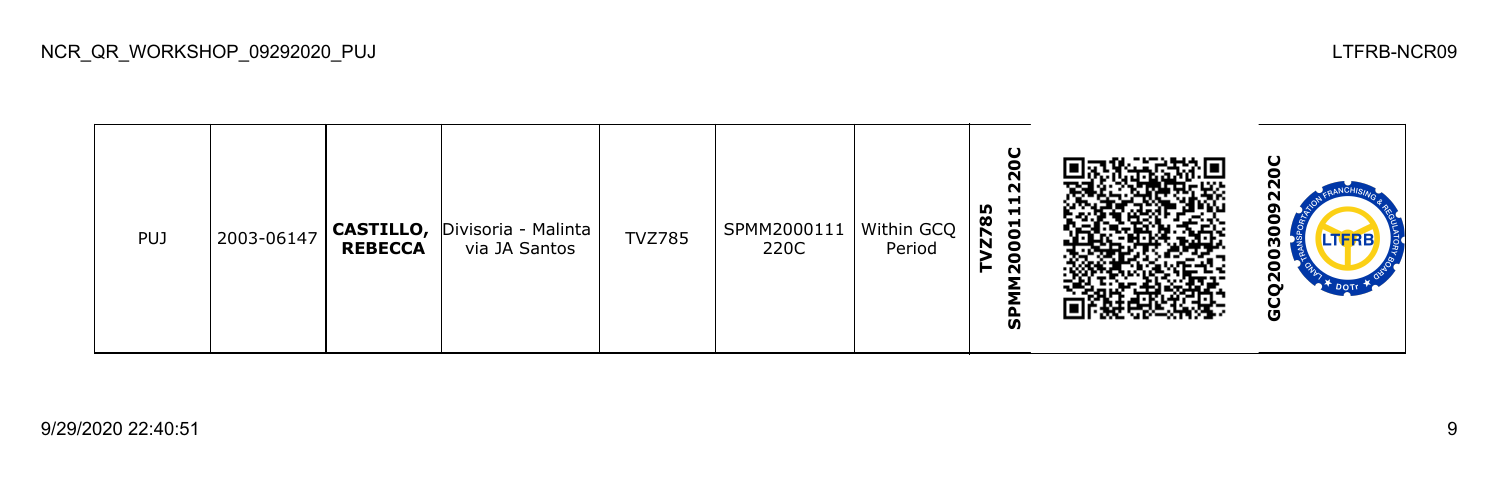**GCQ2004010945CPXV854** o CCM98139 PUJ 2004-01071 **PADILLA,**  Divisoria - Malinta visoria - Malinta | PXV854 | CCM9813945C | Within GCQ<br>via JA Santos | PXV854 | CCM9813945C | Period **MARISSA** Period 0 GCQ20

NCR\_QR\_WORKSHOP\_09292020\_PUJ LTFRB-NCR09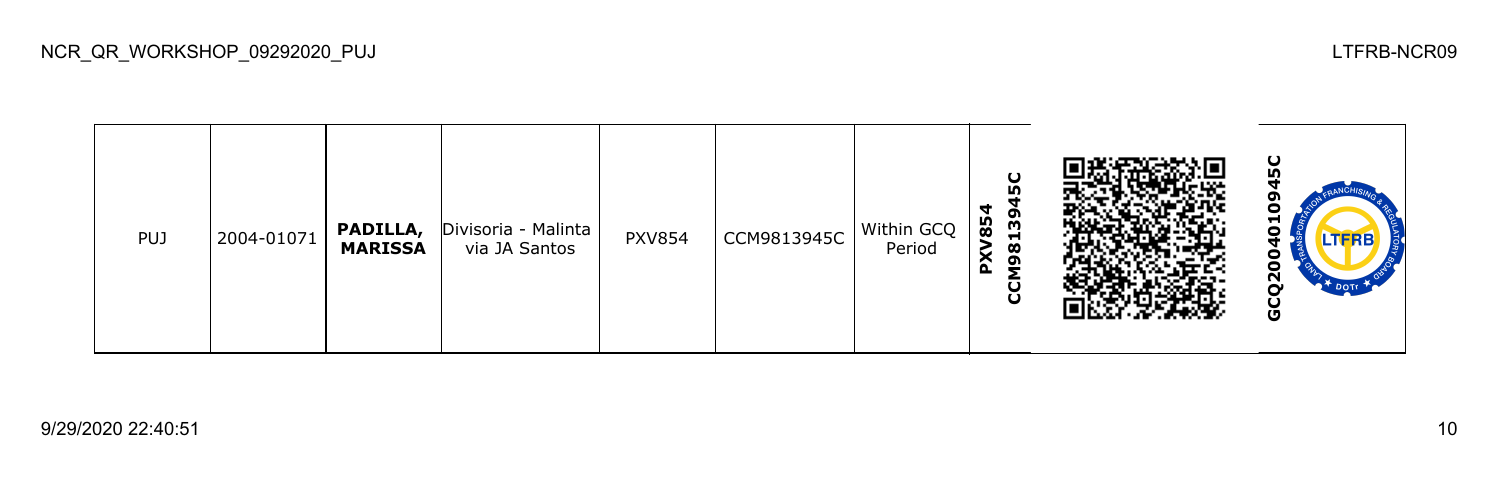| <b>PUJ</b> | 2004-01071 | PADILLA,<br><b>MARISSA</b> | Divisoria - Malinta<br>via JA Santos | <b>TVR995</b> | STM982002C | Within GCQ<br>Period | u<br>N<br>m<br>8200<br><b>R99</b><br>G<br><b>S</b> |  | ပ<br>J<br>−<br>H<br>Ο<br><b>LTFRB</b><br>о<br>ี<br>U |
|------------|------------|----------------------------|--------------------------------------|---------------|------------|----------------------|----------------------------------------------------|--|------------------------------------------------------|
|------------|------------|----------------------------|--------------------------------------|---------------|------------|----------------------|----------------------------------------------------|--|------------------------------------------------------|

NCR\_QR\_WORKSHOP\_09292020\_PUJ LTFRB-NCR09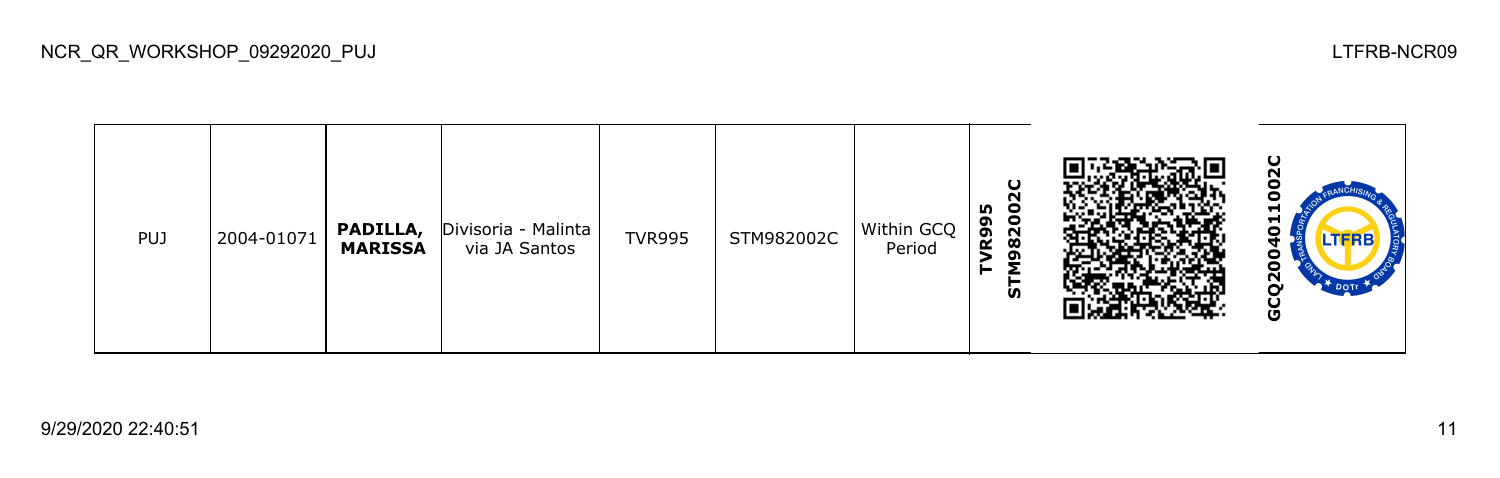| <b>PUJ</b> | 2004-01071 | PADILLA,<br><b>MARISSA</b> | Divisoria - Malinta<br>via JA Santos | <b>TVE566</b> | STM980121C | Within GCQ<br>Period | ပ<br>Н<br>N<br>ဖ<br>ق<br>801<br>$\mathbf{E}$<br>ິດ<br>Σ<br><b>in</b> |  | ပ<br>−<br>ี<br>−<br>N<br>−<br>J<br>LTERB<br>ō<br>o<br>$\mathbf{S}^{\prime}$<br><b>L<sup>T</sup> DOTI</b><br>ပ<br>O |
|------------|------------|----------------------------|--------------------------------------|---------------|------------|----------------------|----------------------------------------------------------------------|--|--------------------------------------------------------------------------------------------------------------------|
|------------|------------|----------------------------|--------------------------------------|---------------|------------|----------------------|----------------------------------------------------------------------|--|--------------------------------------------------------------------------------------------------------------------|

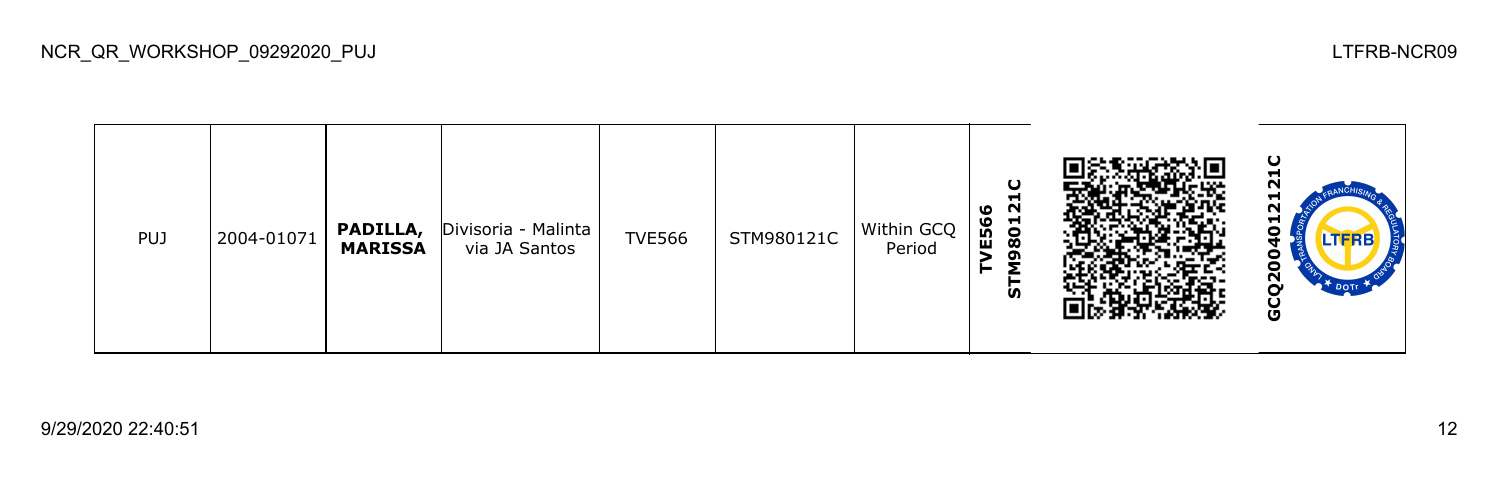| <b>PUJ</b> | 2004-01071 | PADILLA,<br><b>MARISSA</b> | Divisoria - Malinta  <br>via JA Santos | <b>TVP710</b> | EXL99072033C | Within GCQ<br>Period | U<br>M<br>710<br>7203<br>Δ.<br>$\bullet$<br>ີ<br>⊢<br>ິດ<br>ଢ |  | ပ<br>⊣<br>n<br>LTERB<br>ี<br>O |
|------------|------------|----------------------------|----------------------------------------|---------------|--------------|----------------------|---------------------------------------------------------------|--|--------------------------------|
|------------|------------|----------------------------|----------------------------------------|---------------|--------------|----------------------|---------------------------------------------------------------|--|--------------------------------|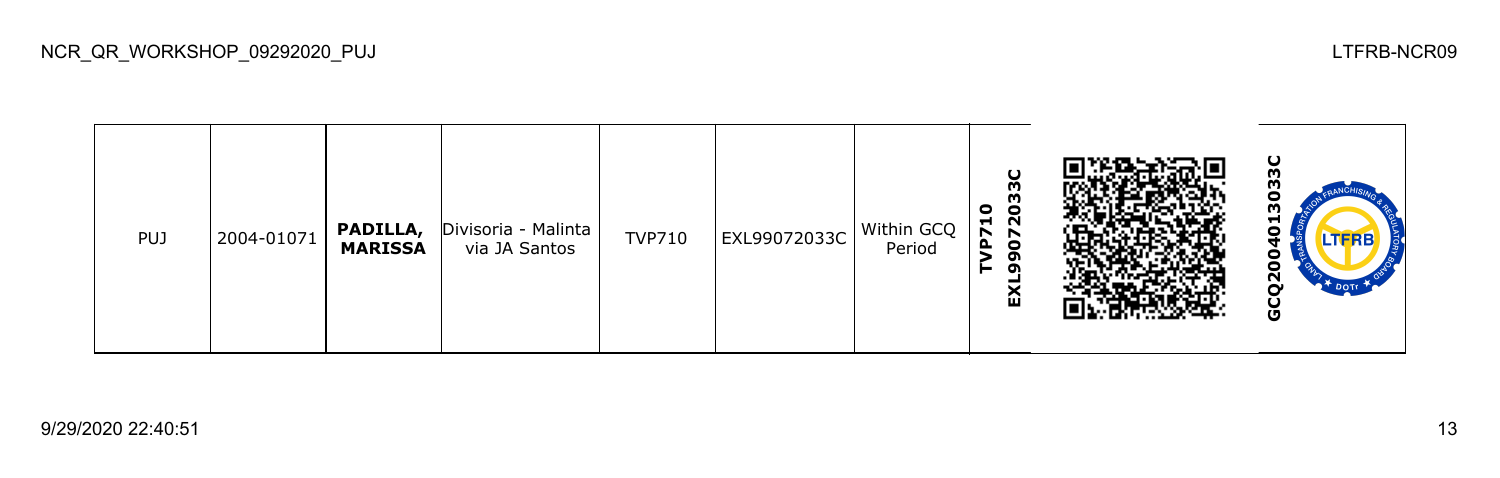| <b>PUJ</b> | 2004-01071 | PADILLA,<br><b>MARISSA</b> | Divisoria - Malinta<br>via JA Santos | <b>DEZ755</b> | SPMM955486C | Within GCQ<br>Period | U<br>LО<br>m<br>m<br>n,<br>EZ7<br><b>ID</b><br>ຶ<br>$\Omega$<br>င္ဟ |  | ပ<br>⊣<br>Ξ<br><b>LTFRB</b><br>о<br>-<br>N<br>O |
|------------|------------|----------------------------|--------------------------------------|---------------|-------------|----------------------|---------------------------------------------------------------------|--|-------------------------------------------------|
|------------|------------|----------------------------|--------------------------------------|---------------|-------------|----------------------|---------------------------------------------------------------------|--|-------------------------------------------------|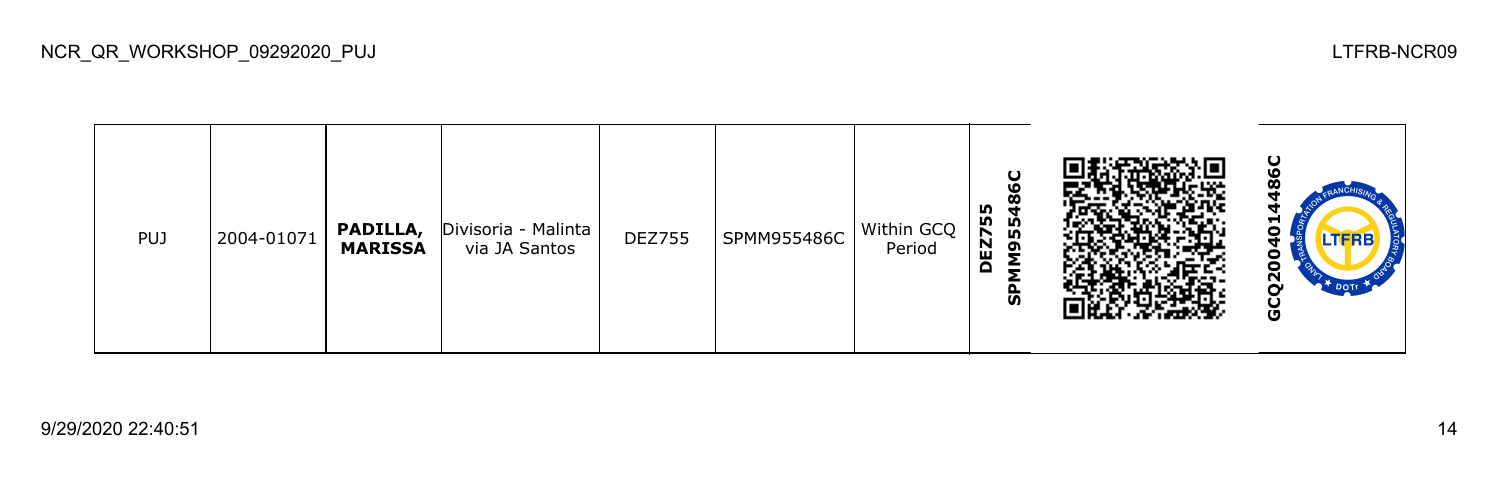| <b>PUJ</b> | $ 2004 - 01615 $ | МАМВАТ,<br>$ $ CARMELITA $ $ | Divisoria - Malinta<br>via JA Santos | <b>TWZ135</b> | SPMM2003122   Within GCQ<br>192C | Period | U<br>$\sim$<br>o<br>−<br>22<br>m<br>m<br>031<br>ы<br>N<br>$\overline{2}$<br>o<br>ັທ |  | ပ<br>−<br>m<br>⊣<br>o<br>o<br>Ņ<br><sup>+</sup> DOTE<br>o |
|------------|------------------|------------------------------|--------------------------------------|---------------|----------------------------------|--------|-------------------------------------------------------------------------------------|--|-----------------------------------------------------------|
|------------|------------------|------------------------------|--------------------------------------|---------------|----------------------------------|--------|-------------------------------------------------------------------------------------|--|-----------------------------------------------------------|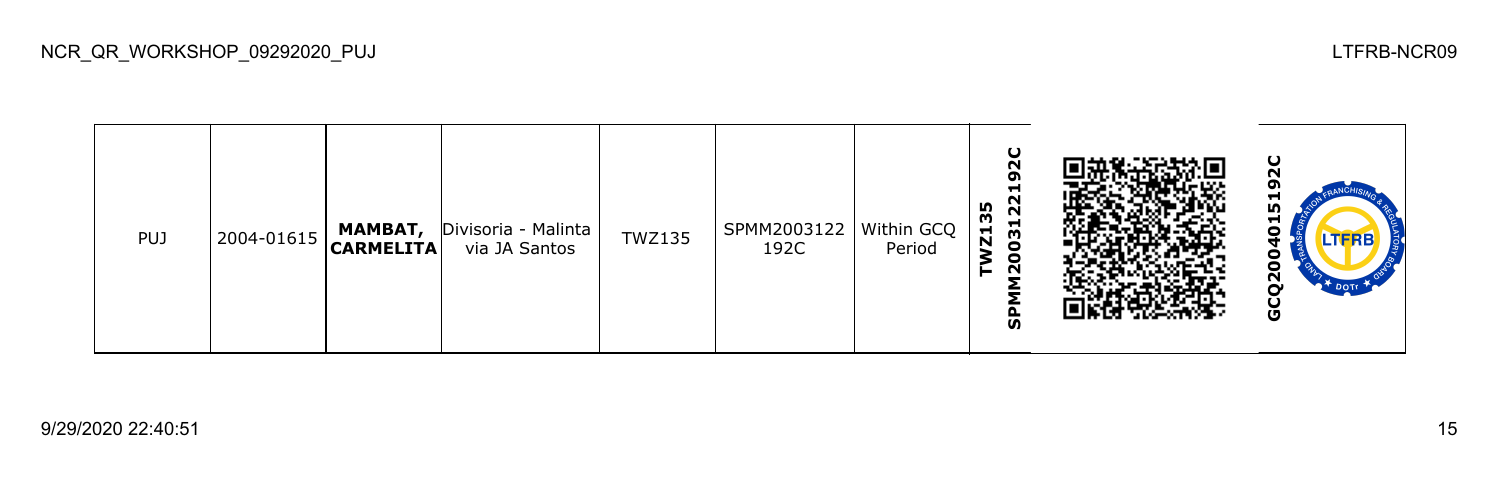

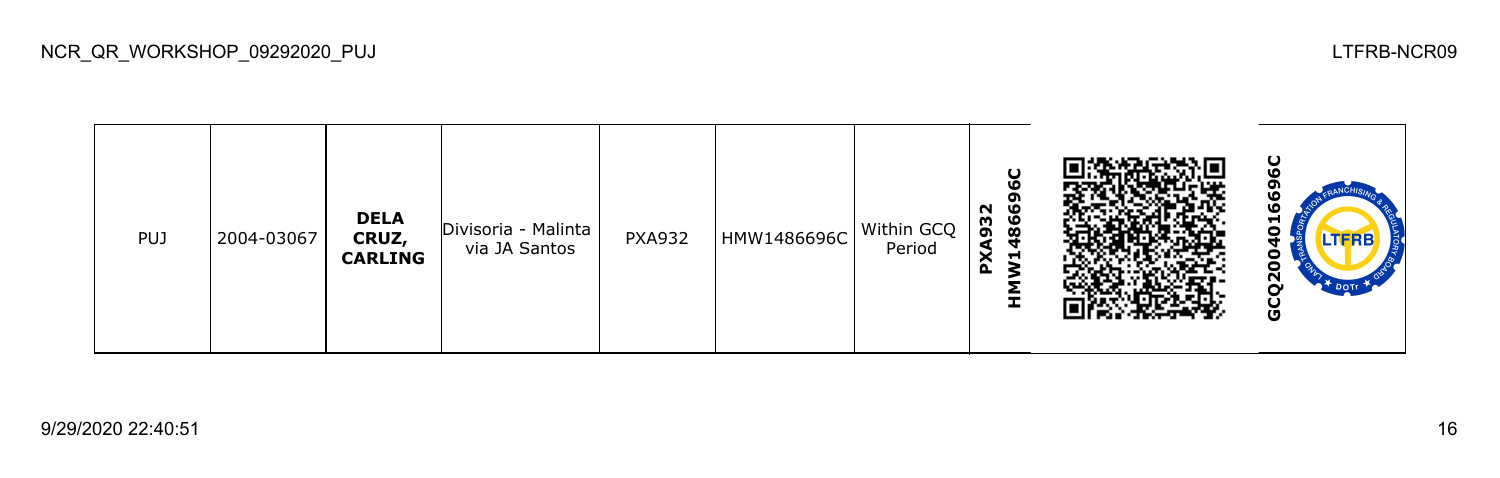| <b>PUJ</b> | 2004-03345 | SALDUA,<br><b>EDUARDO</b> | Divisoria - Malinta<br>via JA Santos | <b>PVG690</b> | EXL95042021C | Within GCQ<br>Period | O<br>−<br>N<br>0<br>$\bullet$<br>G69<br>$\frac{5}{4}$<br>0<br><u>n</u><br>$\Delta$<br>ີ<br>ଢ |  | ပ<br>H<br>N<br>c<br>r<br>ы<br>$\bullet$<br>o<br>o<br>$\overline{Q}$<br><b>DOTA</b><br>Ğ |
|------------|------------|---------------------------|--------------------------------------|---------------|--------------|----------------------|----------------------------------------------------------------------------------------------|--|-----------------------------------------------------------------------------------------|
|------------|------------|---------------------------|--------------------------------------|---------------|--------------|----------------------|----------------------------------------------------------------------------------------------|--|-----------------------------------------------------------------------------------------|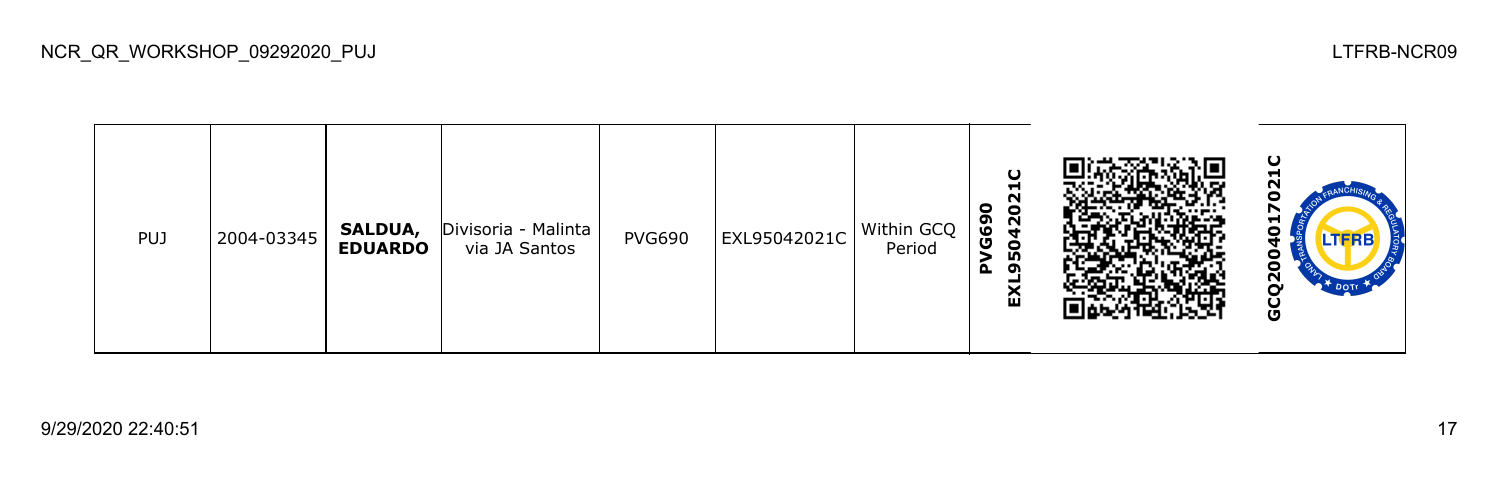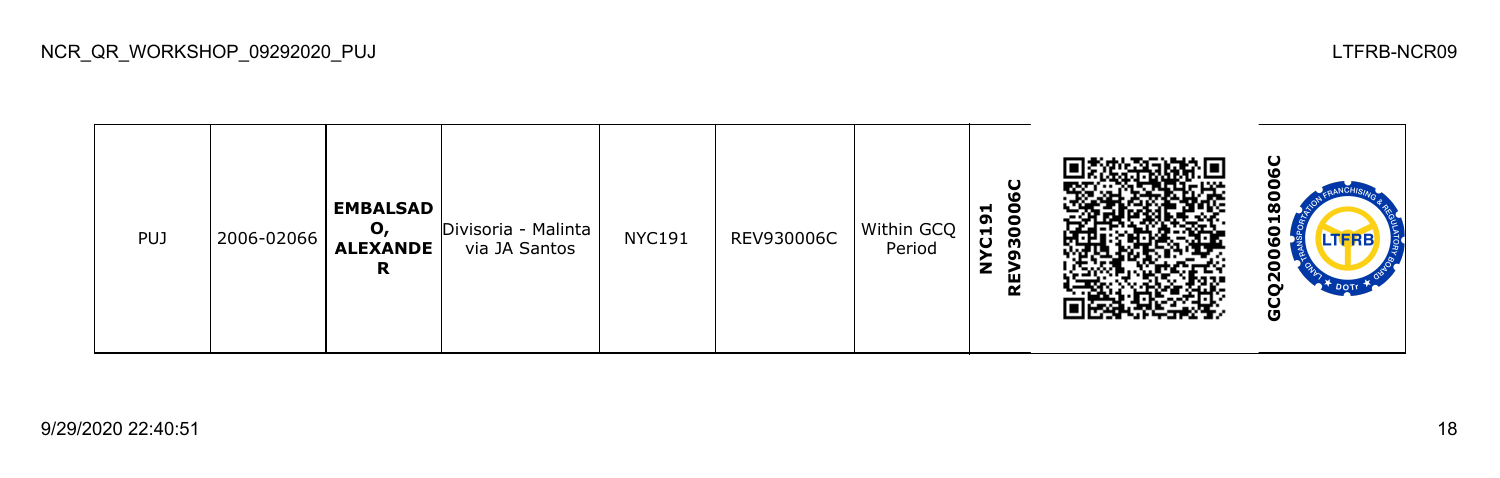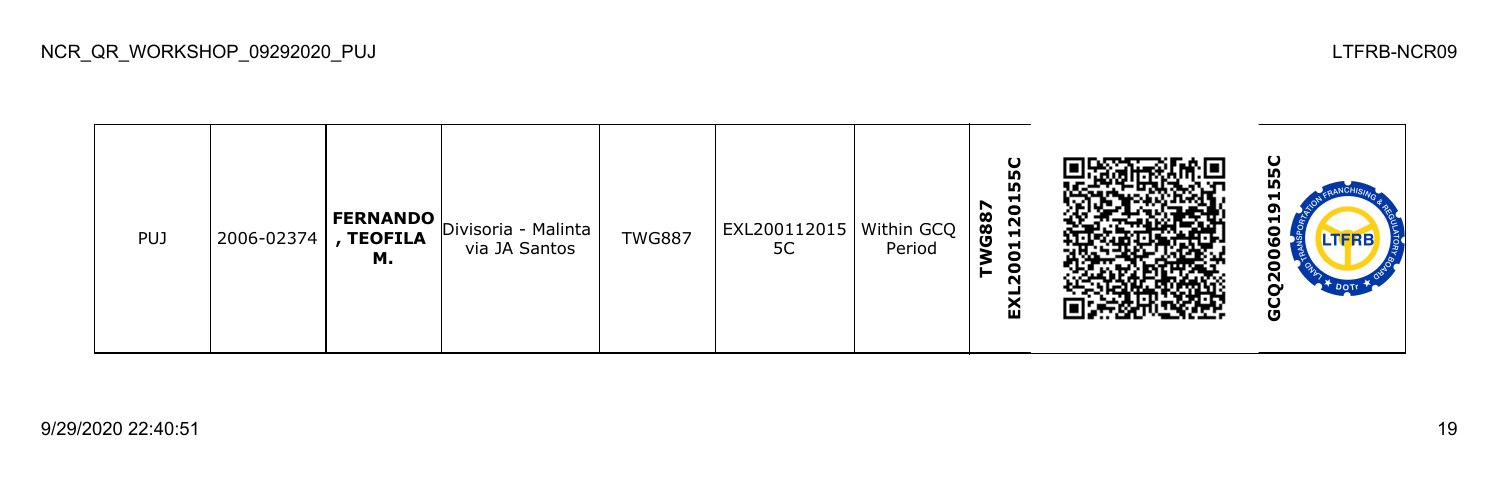| <b>PUJ</b> | 2007-00007 | <b>SALAZAR,</b><br><b>MARILYN</b> | Divisoria - Malinta<br>via JA Santos | <b>DES581</b> | HMW1022C85 | Within GCQ<br>Period | 85<br>022C<br>−<br><b>ES58</b><br>ᆋ<br>۵<br>ᆂ |  | 85<br>o<br>N<br>o<br>o<br>o<br>$\mathbf{S}$<br><b>DOTE</b><br>ပ<br>O |
|------------|------------|-----------------------------------|--------------------------------------|---------------|------------|----------------------|-----------------------------------------------|--|----------------------------------------------------------------------|
|------------|------------|-----------------------------------|--------------------------------------|---------------|------------|----------------------|-----------------------------------------------|--|----------------------------------------------------------------------|

NCR\_QR\_WORKSHOP\_09292020\_PUJ LTFRB-NCR09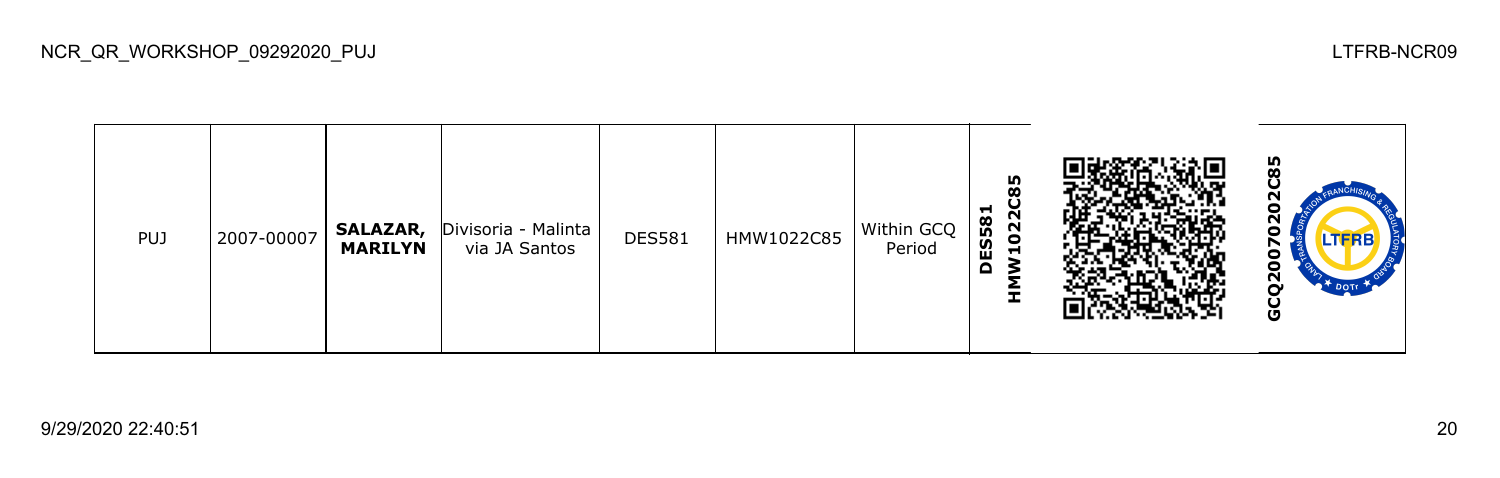| PUJ | 2007-00812 | <b>RUMBOA,</b><br>FE. | Divisoria - Malinta<br>via JA Santos | <b>TWD891</b> | SPMM2002118<br>605C | Within GCQ  <br>Period | ပ္စ<br>o<br>ဖ<br>Ø<br>$\blacksquare$<br><b>P89</b><br>$\overline{21}$<br>$\bullet$<br>۰<br>N<br>ჭ |  | ပ္စ<br>۱O<br>−<br>Ν<br>n<br><b>LTFRB</b><br>о<br>o<br>$\overline{Q}$<br>$\mathbb{R}^+$ DOTE<br>မ္ပ |
|-----|------------|-----------------------|--------------------------------------|---------------|---------------------|------------------------|---------------------------------------------------------------------------------------------------|--|----------------------------------------------------------------------------------------------------|
|-----|------------|-----------------------|--------------------------------------|---------------|---------------------|------------------------|---------------------------------------------------------------------------------------------------|--|----------------------------------------------------------------------------------------------------|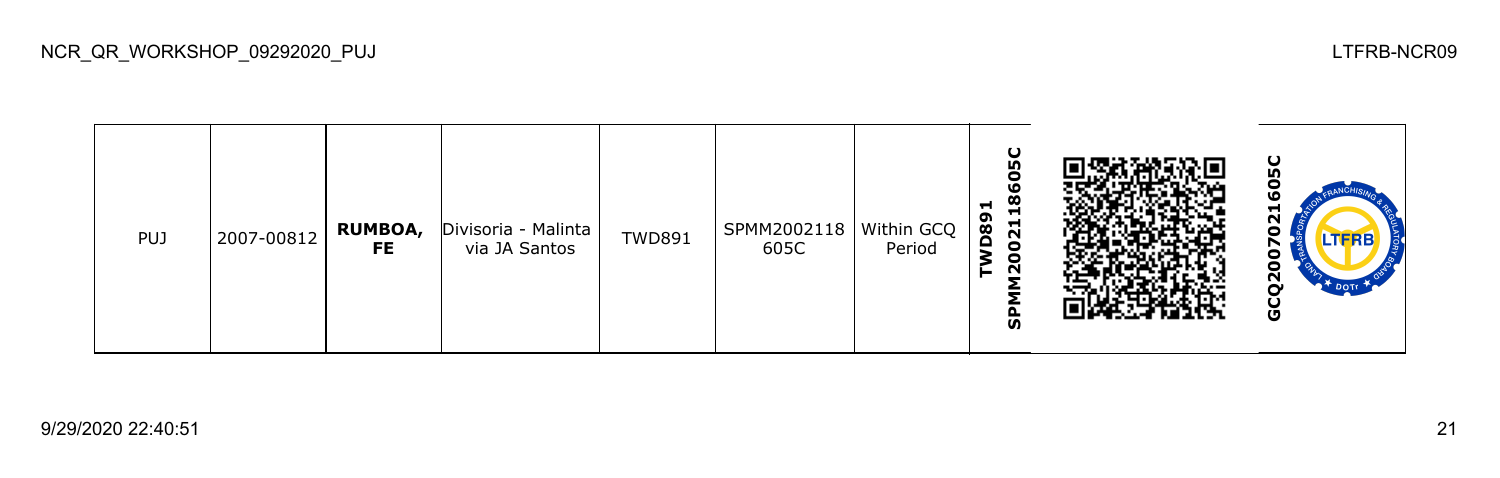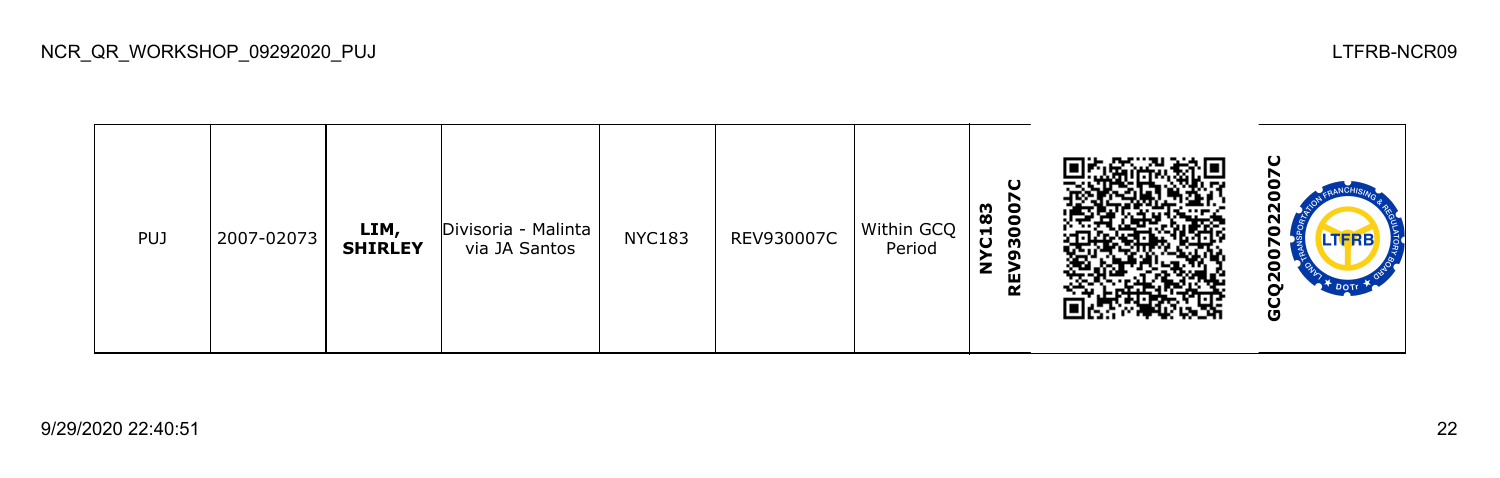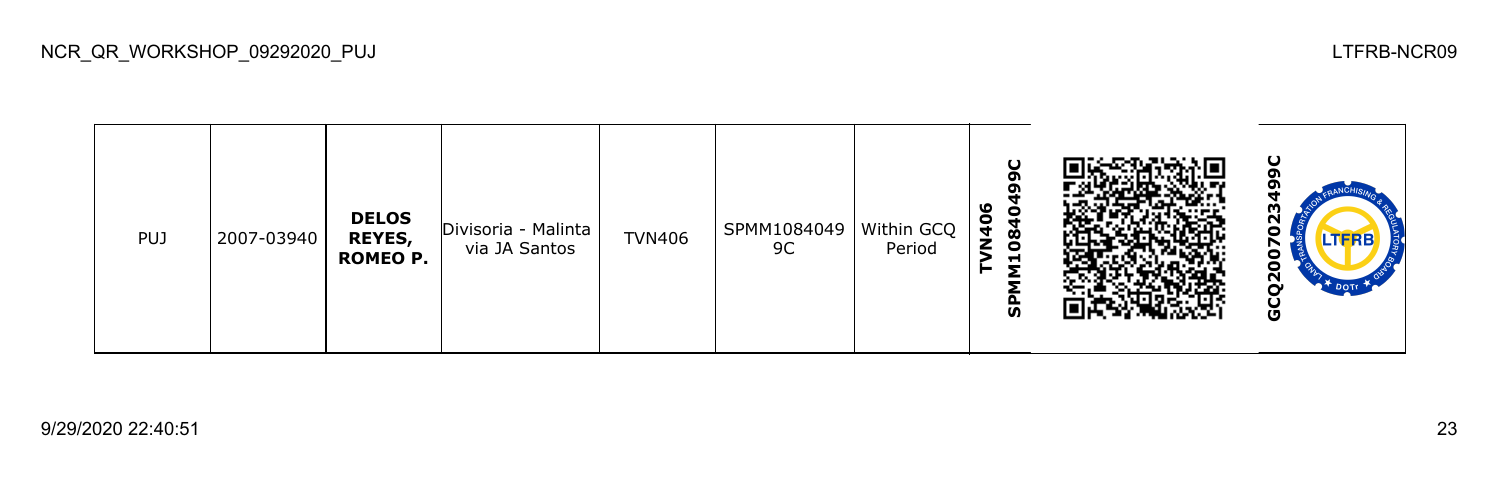| <b>PUJ</b> | 2007-04042 | CASILLA,<br><b>LINA</b> | Divisoria - Malinta<br>via JA Santos | <b>NWG217</b> | SMI7706414C | Within GCQ<br>Period | O<br>−<br>r<br>G21<br>ч<br>မီ<br>r<br>z<br>브<br>ົທ |  | ပ<br>ิ<br>J<br><b>LTFRB</b><br>о<br>Ξ<br>ี<br><b>DOT</b><br>ပ္ပ |
|------------|------------|-------------------------|--------------------------------------|---------------|-------------|----------------------|----------------------------------------------------|--|-----------------------------------------------------------------|
|------------|------------|-------------------------|--------------------------------------|---------------|-------------|----------------------|----------------------------------------------------|--|-----------------------------------------------------------------|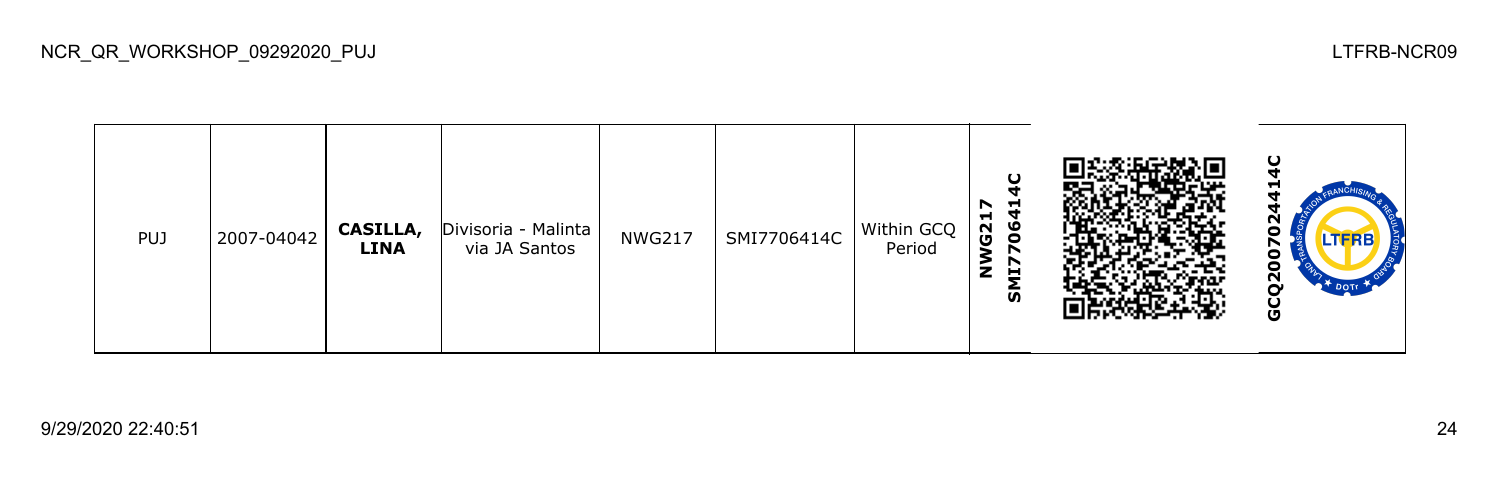| <b>PUJ</b> | 2010-01410 | RAMOS,<br><b>JOSE JR.</b> | Divisoria - Malinta<br>via JA Santos | <b>PXT344</b> | SPMM1017729<br>8C | Within GCQ<br>Period | U<br>œ<br>N<br>4<br>r<br>24<br>∼<br>Н<br>≿<br>$\bullet$<br>$\blacksquare$<br>o.<br><b>S</b> |  | ပ<br>רי<br>m<br>N<br>o<br><b>LTFRB</b><br>ο<br>⊣<br>Ξ<br>ี<br>$\mathbf{r}$ Dotr<br>o |
|------------|------------|---------------------------|--------------------------------------|---------------|-------------------|----------------------|---------------------------------------------------------------------------------------------|--|--------------------------------------------------------------------------------------|
|------------|------------|---------------------------|--------------------------------------|---------------|-------------------|----------------------|---------------------------------------------------------------------------------------------|--|--------------------------------------------------------------------------------------|

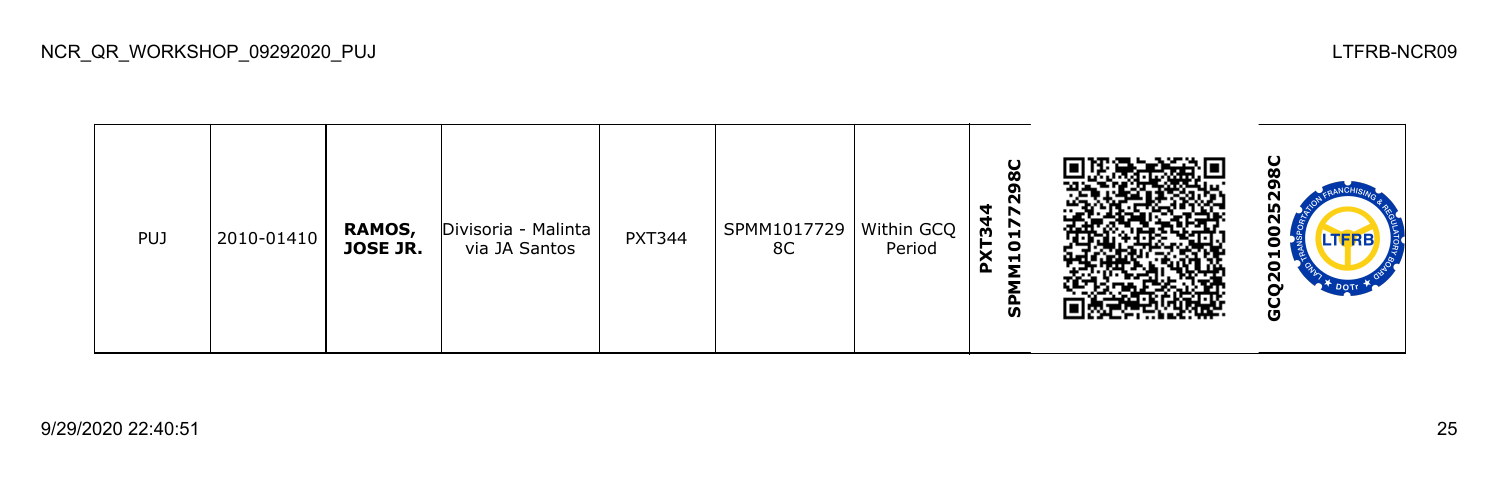| <b>PUJ</b> | 2010-05061 | JOHNNY | <b>PORMENTO</b> Divisoria - Malinta<br>via JA Santos | <b>DHM366</b> | SMM902181C | Within GCQ<br>Period | O<br><u>რ</u><br>ဖ<br>M36<br>021<br>Q<br>Δ<br><u>ທ</u> |  | ပ<br>-<br>−<br>ഥ<br>N<br><b>LTFRB</b><br>J<br>5<br>ဥ္<br>$\mathbf{R}^+$ DOTT<br>ט |
|------------|------------|--------|------------------------------------------------------|---------------|------------|----------------------|--------------------------------------------------------|--|-----------------------------------------------------------------------------------|
|------------|------------|--------|------------------------------------------------------|---------------|------------|----------------------|--------------------------------------------------------|--|-----------------------------------------------------------------------------------|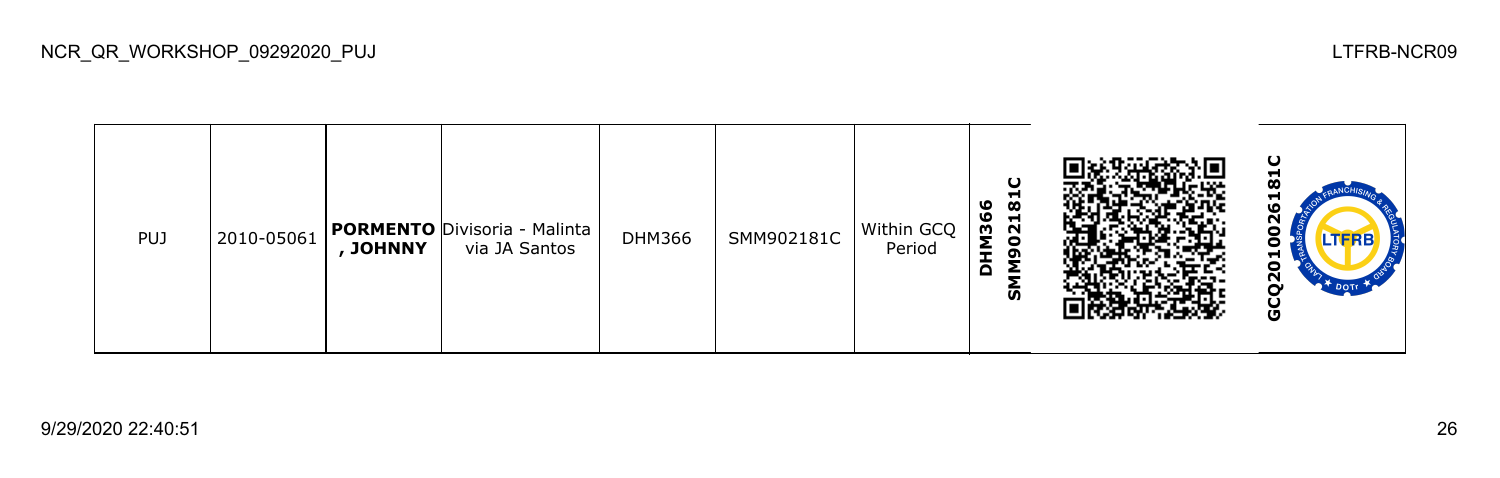| <b>PUJ</b> | 2010-05783 | CACHO,<br>ESTEFANIA | Divisoria - Malinta<br>via JA Santos | <b>TWD908</b> | SEM20010013C | Within GCQ<br>Period | O<br>ო<br><u>ප</u><br>$\infty$<br>$\bullet$<br>D <sub>90</sub><br>$\overline{5}$<br>$\bullet$<br>$\sim$<br>59 |  | ပ<br>m<br>Н<br>o<br>N<br>DOTE .<br>o |
|------------|------------|---------------------|--------------------------------------|---------------|--------------|----------------------|---------------------------------------------------------------------------------------------------------------|--|--------------------------------------|
|------------|------------|---------------------|--------------------------------------|---------------|--------------|----------------------|---------------------------------------------------------------------------------------------------------------|--|--------------------------------------|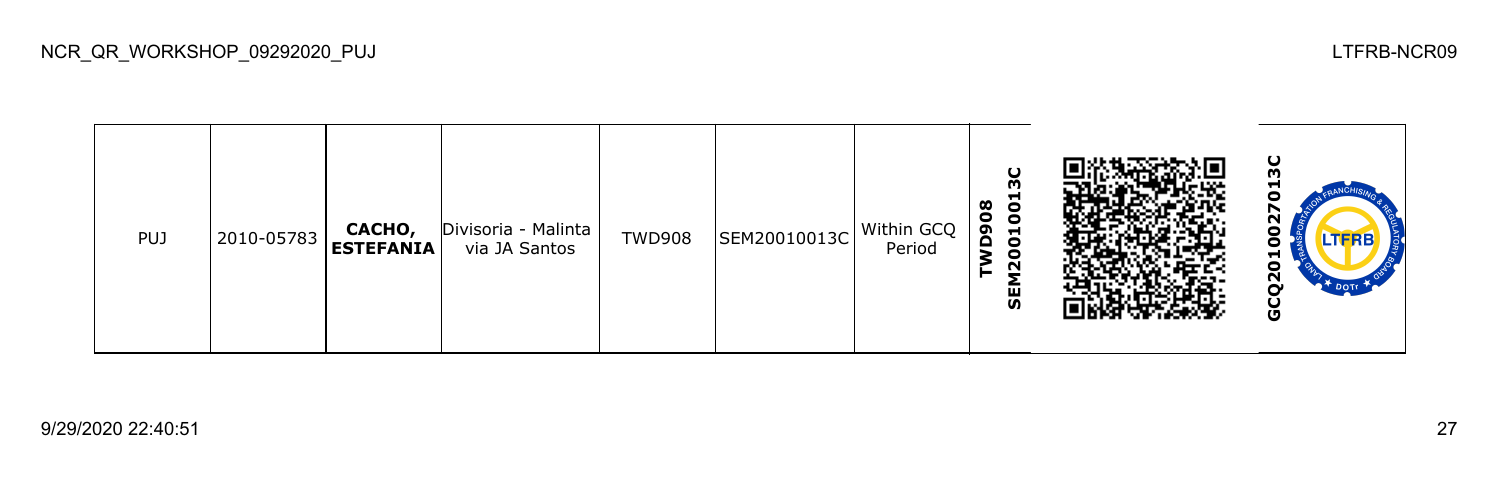| <b>PUJ</b> | 2012-03696 | <b>JULIAN</b><br><b>JOEL</b> | Divisoria - Malinta<br>via JA Santos | <b>UWB306</b> | HMW6943C91 | Within GCQ<br>Period | 51<br><u>ິດ</u><br>ဖ<br>$\ddot{\mathbf{C}}$<br>$\overline{3}$<br>₹<br>ຸດ<br>ဖ<br>∍<br>ᆂ |  | ⊣<br>ო<br>œ<br>o<br>N<br>⊣<br>o<br>$\mathbf{r}$<br><b>DOTE</b><br>ט |
|------------|------------|------------------------------|--------------------------------------|---------------|------------|----------------------|-----------------------------------------------------------------------------------------|--|---------------------------------------------------------------------|
|------------|------------|------------------------------|--------------------------------------|---------------|------------|----------------------|-----------------------------------------------------------------------------------------|--|---------------------------------------------------------------------|

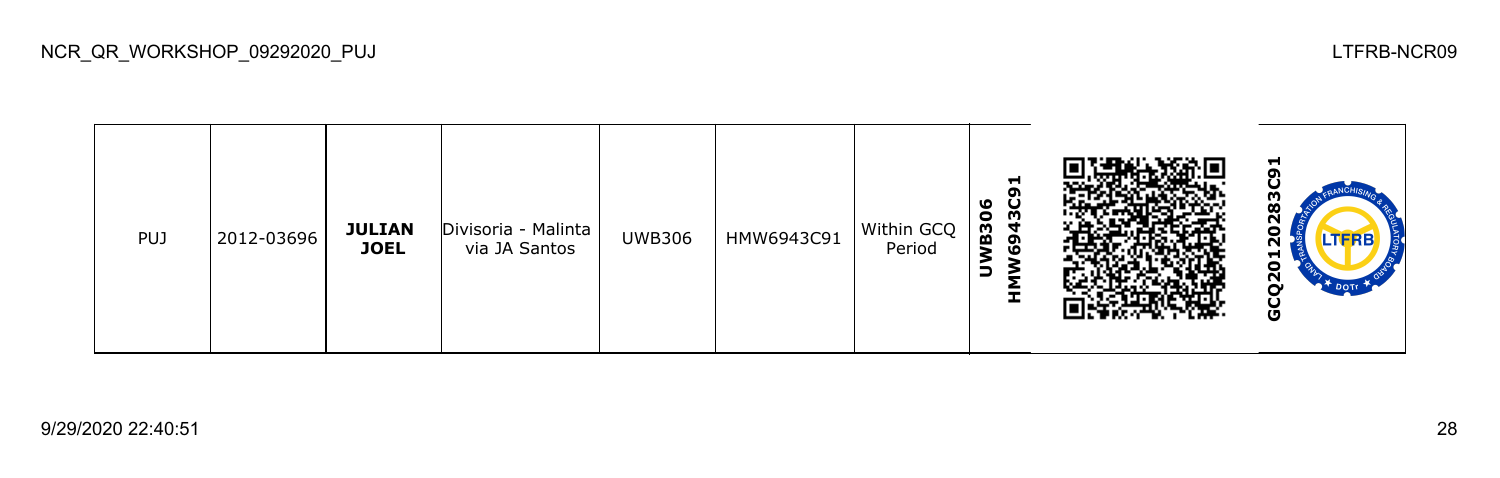| <b>PUJ</b> | 2012-03736 | <b>DION</b><br><b>RICHARD</b> | Divisoria - Malinta<br>via JA Santos | <b>DFR419</b> | SPMM1655788   Within GCQ | Period | $\mathbf C$<br>$\overline{8}$<br>116557<br>ຶ<br><b>FR41</b><br>Q<br>င္ဟ |  | ပ<br>Ō<br>m<br>N<br>o<br>N<br>H<br>o<br>$\overline{2}$<br><b>DOTE</b><br>o |
|------------|------------|-------------------------------|--------------------------------------|---------------|--------------------------|--------|-------------------------------------------------------------------------|--|----------------------------------------------------------------------------|
|------------|------------|-------------------------------|--------------------------------------|---------------|--------------------------|--------|-------------------------------------------------------------------------|--|----------------------------------------------------------------------------|

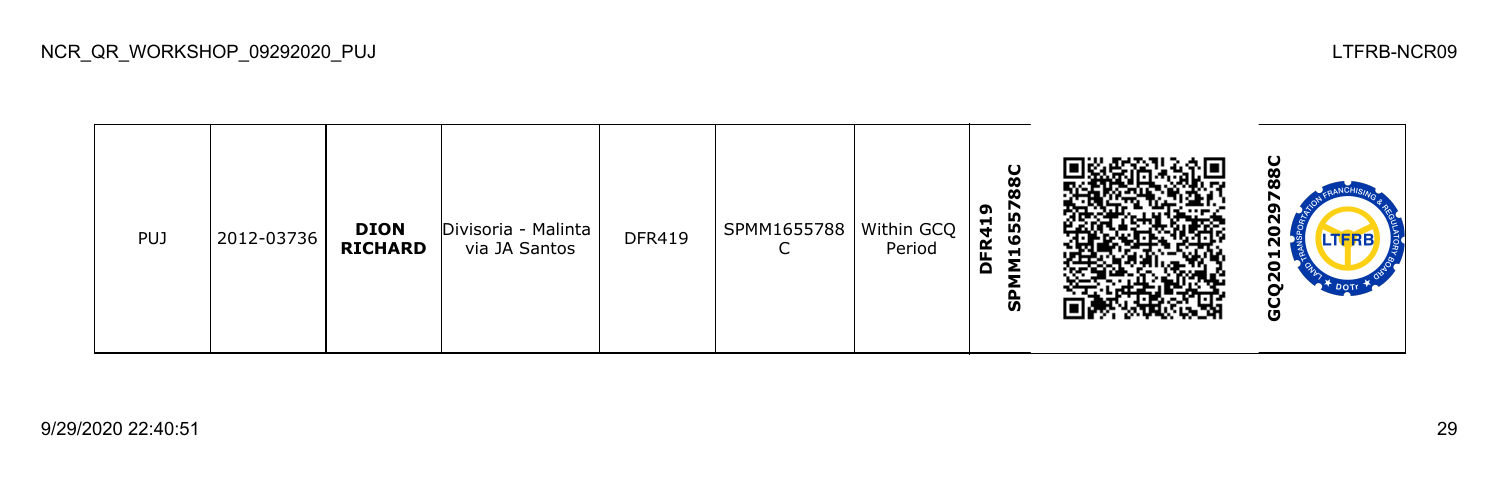| <b>PUJ</b> | 2012-04160 | <b>BETONIO</b><br><b>ARMANDO</b> | Divisoria - Malinta<br>via JA Santos | <b>UWB224</b> | MAR200322128   Within GCQ | Period | U<br>$\boldsymbol{\infty}$<br>$\sim$<br>03221<br>4<br>$\sim$<br>$\overline{5}$<br>$\circ$<br>∍<br>N<br>◢ |  | ပ<br>−<br>о<br>m<br>o<br><b>LTFRB</b><br>r<br>⊣<br>Ξ<br>N<br>O |
|------------|------------|----------------------------------|--------------------------------------|---------------|---------------------------|--------|----------------------------------------------------------------------------------------------------------|--|----------------------------------------------------------------|
|------------|------------|----------------------------------|--------------------------------------|---------------|---------------------------|--------|----------------------------------------------------------------------------------------------------------|--|----------------------------------------------------------------|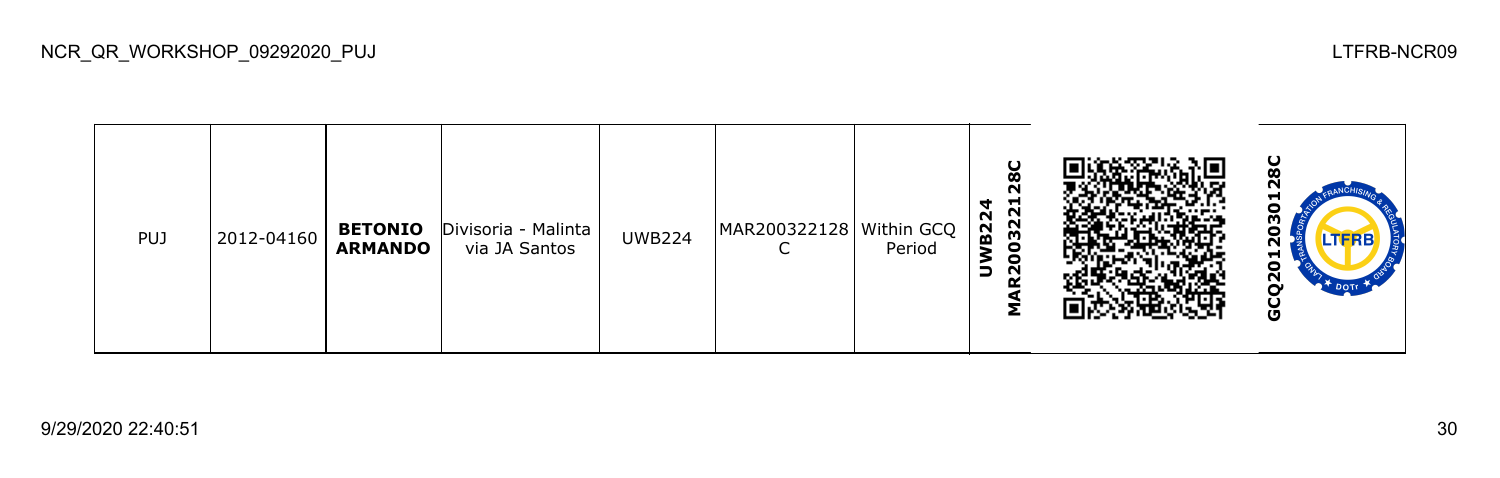| <b>PUJ</b> | 2012-04445 | <b>OSCAR</b> | <b>PALMARIO</b> Divisoria - Malinta<br>via JA Santos | <b>NXX282</b> | CMCI114595C | Within GCQ<br>Period | 5C<br><u> 59</u><br><b>XX282</b><br>−<br>−<br>$\blacksquare$<br>ŝ<br>$\mathbf C$<br>$\mathbf \omega$ |  | ပ<br>m<br>oı<br>n<br>ᆔ<br>ω<br>o<br>LTERB<br>ุก<br>ᆏ<br>0<br>Ν<br>DOTT<br>ပ<br>O |
|------------|------------|--------------|------------------------------------------------------|---------------|-------------|----------------------|------------------------------------------------------------------------------------------------------|--|----------------------------------------------------------------------------------|
|------------|------------|--------------|------------------------------------------------------|---------------|-------------|----------------------|------------------------------------------------------------------------------------------------------|--|----------------------------------------------------------------------------------|

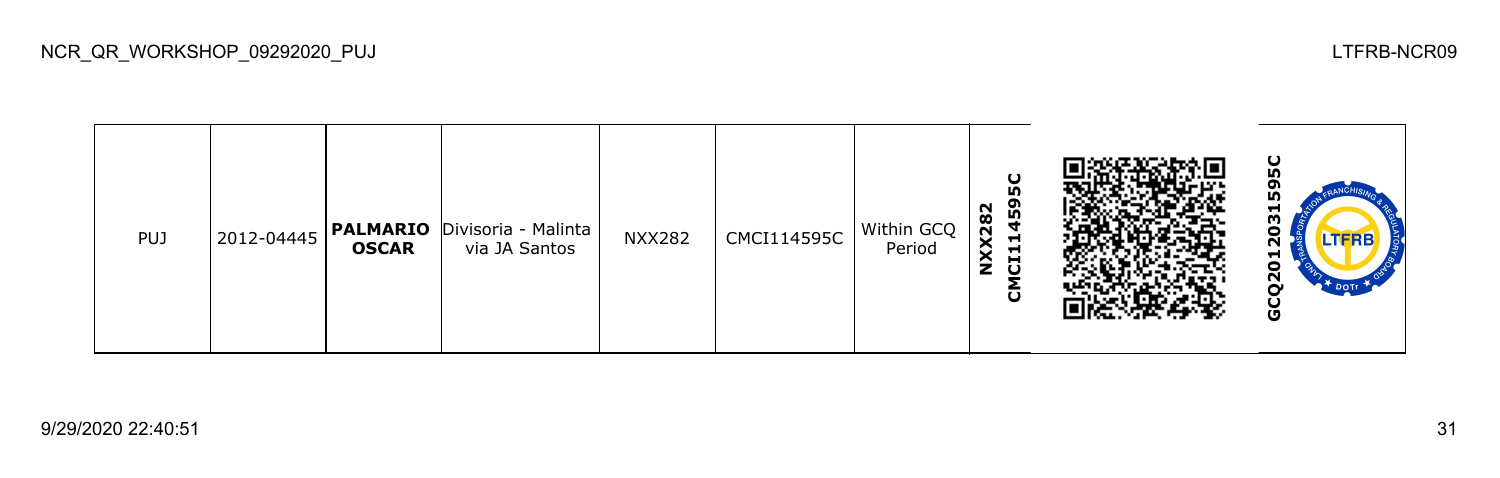

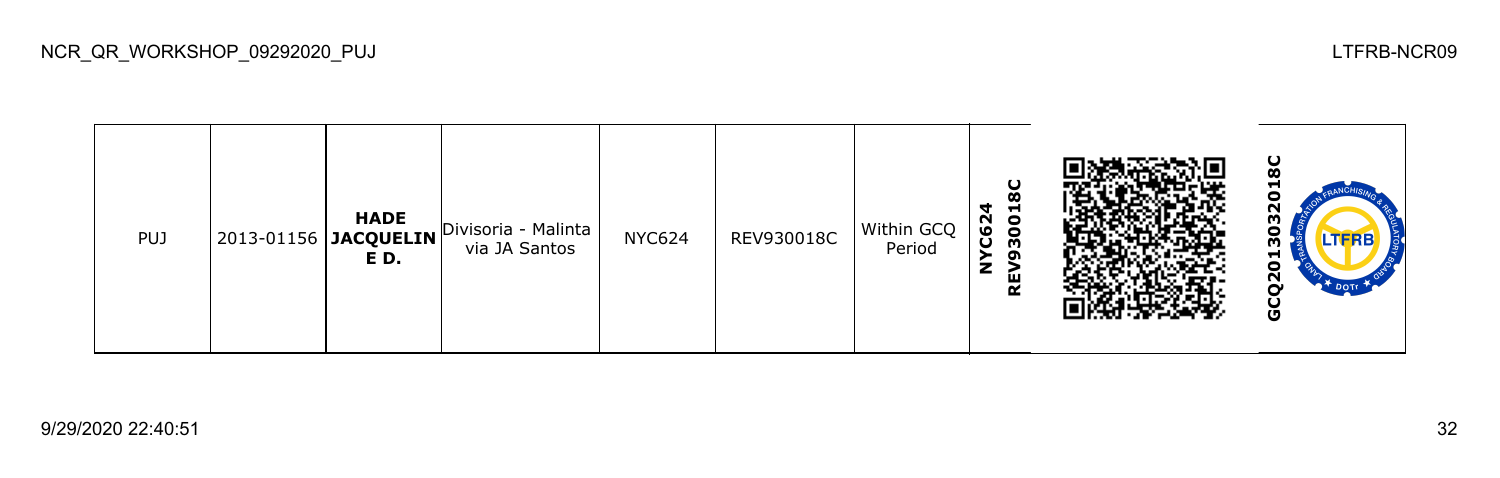

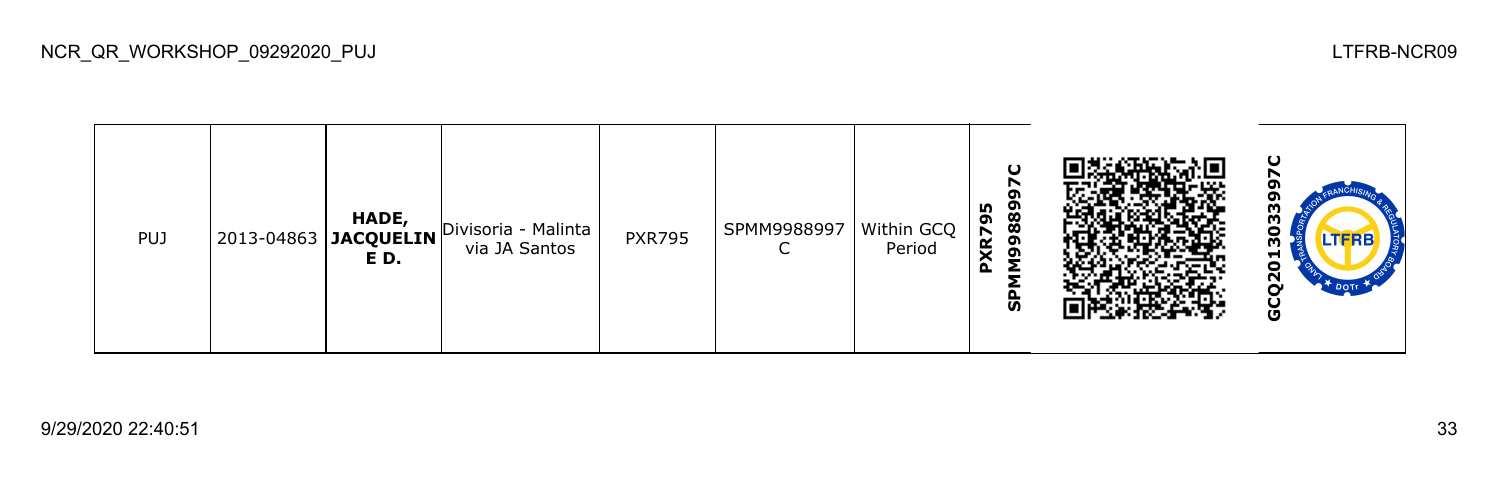| <b>PUJ</b> |  | HADE,<br>D. | $ 2014-02277 $ JACQUELIN Divisoria - Malinta  <br>via JA Santos |  | MAR200729356   Within GCQ | Period | $\mathbf C$<br>56<br>m<br><b>82</b><br>5<br>$\circ$<br>N |  | ပ<br>m<br>▬<br>J<br>Ņ<br><b>DOTE</b><br>o |
|------------|--|-------------|-----------------------------------------------------------------|--|---------------------------|--------|----------------------------------------------------------|--|-------------------------------------------|
|------------|--|-------------|-----------------------------------------------------------------|--|---------------------------|--------|----------------------------------------------------------|--|-------------------------------------------|

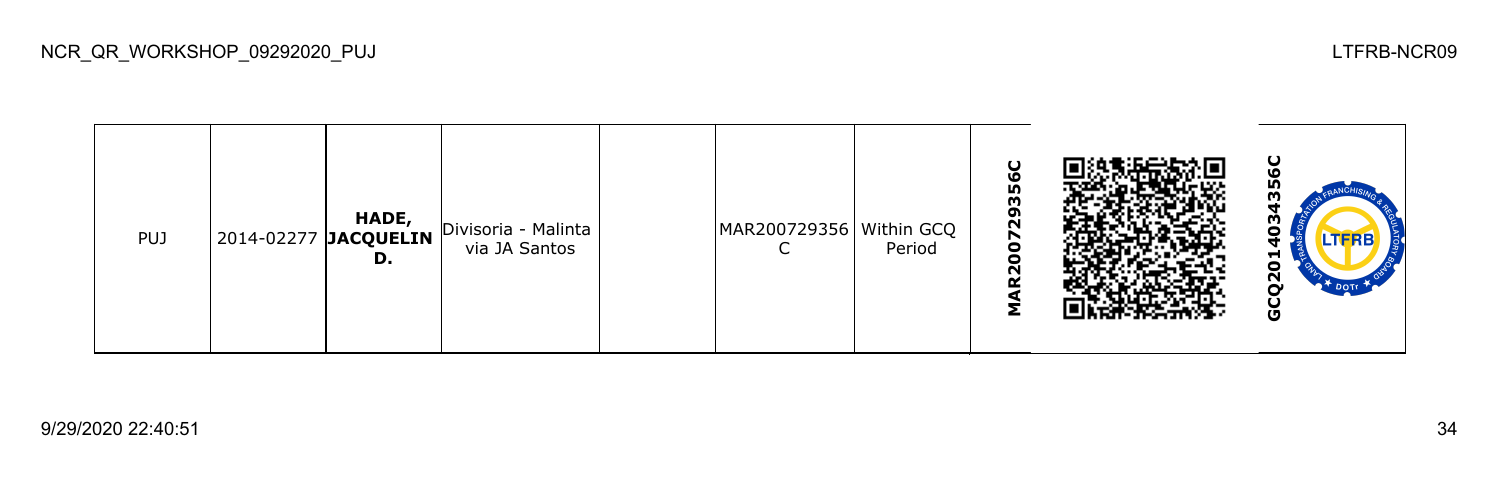| <b>PUJ</b> | 2014-03401 | RAMOS,<br><b>ROLANDO</b> | Divisoria - Malinta<br>via JA Santos | <b>NXH657</b> | CMC187509C | Within GCQ<br>Period | ပ<br>ຸດາ<br>8750<br><b>NXH657</b><br>$\blacksquare$<br>ပ<br>ပ |  | ပ<br>LN)<br>m<br>Ξ<br><b>LTFRB</b><br>≖<br>Ο<br>Ν<br>ပ္ပ |
|------------|------------|--------------------------|--------------------------------------|---------------|------------|----------------------|---------------------------------------------------------------|--|----------------------------------------------------------|
|------------|------------|--------------------------|--------------------------------------|---------------|------------|----------------------|---------------------------------------------------------------|--|----------------------------------------------------------|

NCR\_QR\_WORKSHOP\_09292020\_PUJ LTFRB-NCR09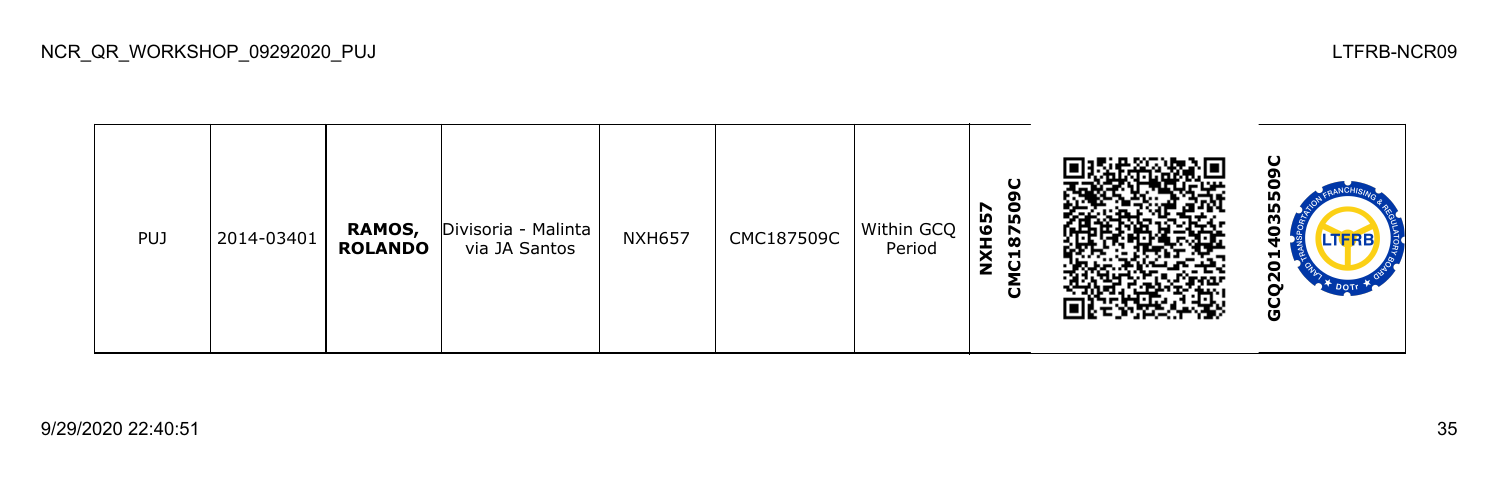| <b>PUJ</b> | 2015-00826 | <b>ARIEL N.</b> | <b>MENSOLA, Divisoria - Malinta</b><br>via JA Santos | <b>UVD115</b> | JCS020081000   Within GCQ<br>07C | Period | U<br>c<br>m<br>08100<br>$\mathbf{1}$<br>ē<br>20<br>∍<br>င္တ<br>U<br>n |  | ပ<br>о<br>ဖ<br>g<br>LTERB<br>m<br>5<br>N<br>DOTT<br>O |
|------------|------------|-----------------|------------------------------------------------------|---------------|----------------------------------|--------|-----------------------------------------------------------------------|--|-------------------------------------------------------|
|------------|------------|-----------------|------------------------------------------------------|---------------|----------------------------------|--------|-----------------------------------------------------------------------|--|-------------------------------------------------------|

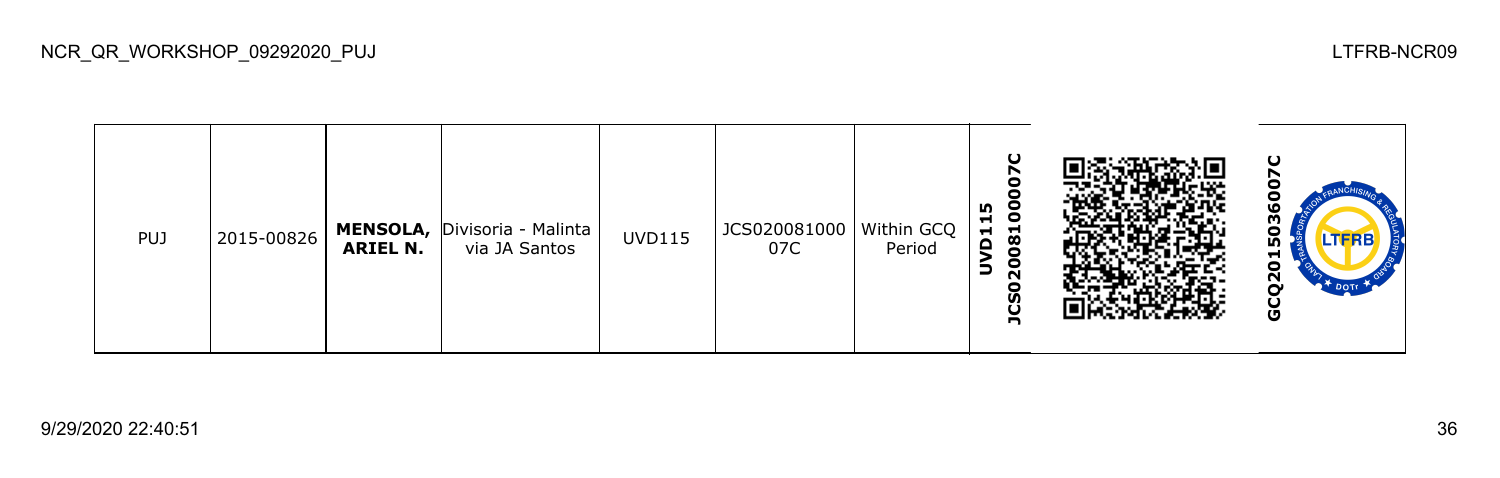| <b>PUJ</b> | 2016-04276 | <b>RUEL M.</b> | <b>MALIWAT, Divisoria - Malinta</b><br>via JA Santos | <b>TCU414</b> | EVER929426C | Within GCQ<br>Period | O<br>N<br>4<br>−<br>໑<br>$\overline{a}$<br>$\sim$<br>ຶ<br>$\alpha$<br>►<br>ш<br>ш |  | ပ<br>U<br><b>LTFRB</b><br>−<br>ō<br>ี<br>O |
|------------|------------|----------------|------------------------------------------------------|---------------|-------------|----------------------|-----------------------------------------------------------------------------------|--|--------------------------------------------|
|------------|------------|----------------|------------------------------------------------------|---------------|-------------|----------------------|-----------------------------------------------------------------------------------|--|--------------------------------------------|

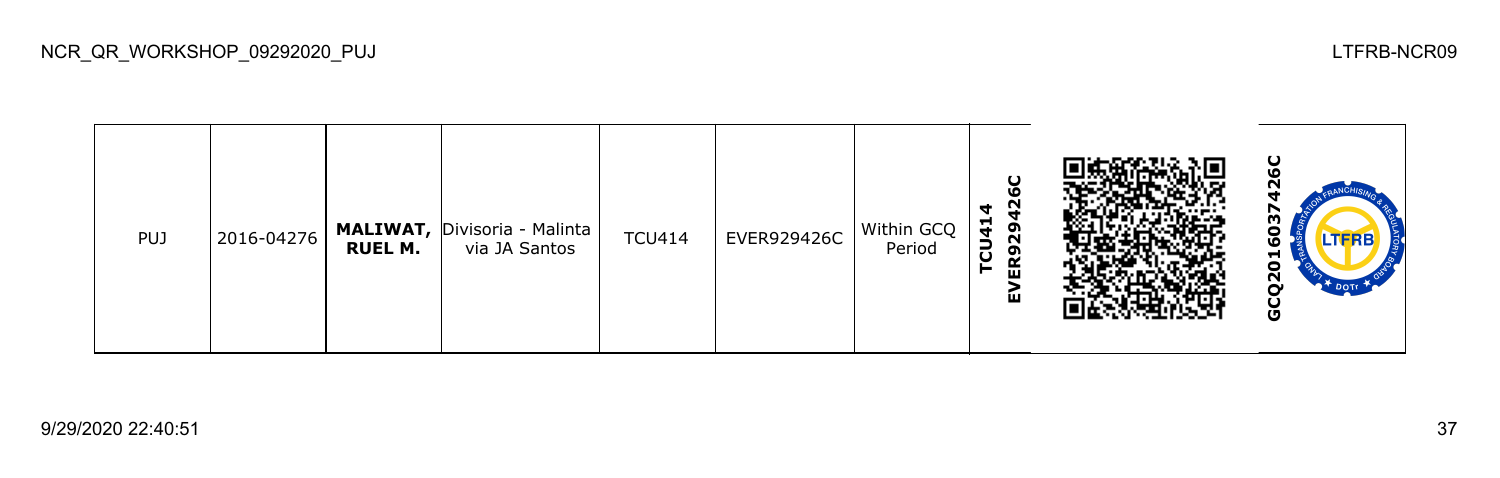| <b>PUJ</b> | 2016-06377 | <b>RHANDY I.</b> | <b>ALEMANIA, Divisoria - Malinta</b><br>via JA Santos | <b>PVE815</b> | CMCI121083C | Within GCQ<br>Period | $\mathbf C$<br>m<br>ဒိ<br>m<br>E81<br>$\blacksquare$<br>$\sim$<br>Н<br>ដ<br>$\Delta$<br>ပ |  | ပ<br>္က<br>о<br>LTERB<br>ဖ<br>⊣<br>o<br>Ν<br>DOTT<br>O |
|------------|------------|------------------|-------------------------------------------------------|---------------|-------------|----------------------|-------------------------------------------------------------------------------------------|--|--------------------------------------------------------|
|------------|------------|------------------|-------------------------------------------------------|---------------|-------------|----------------------|-------------------------------------------------------------------------------------------|--|--------------------------------------------------------|

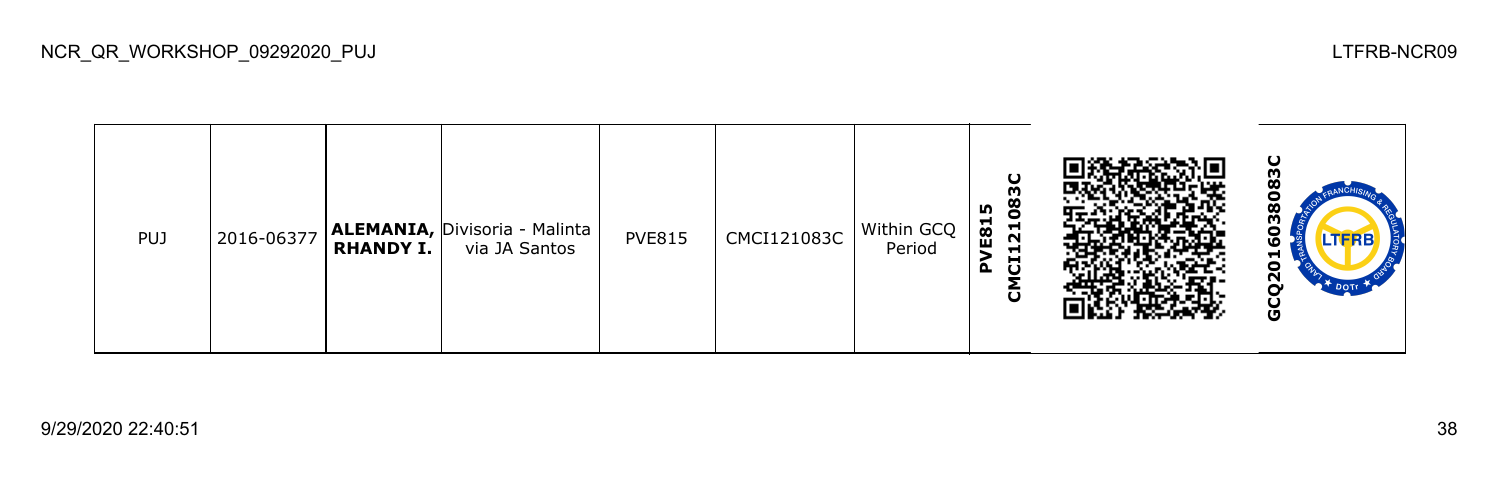

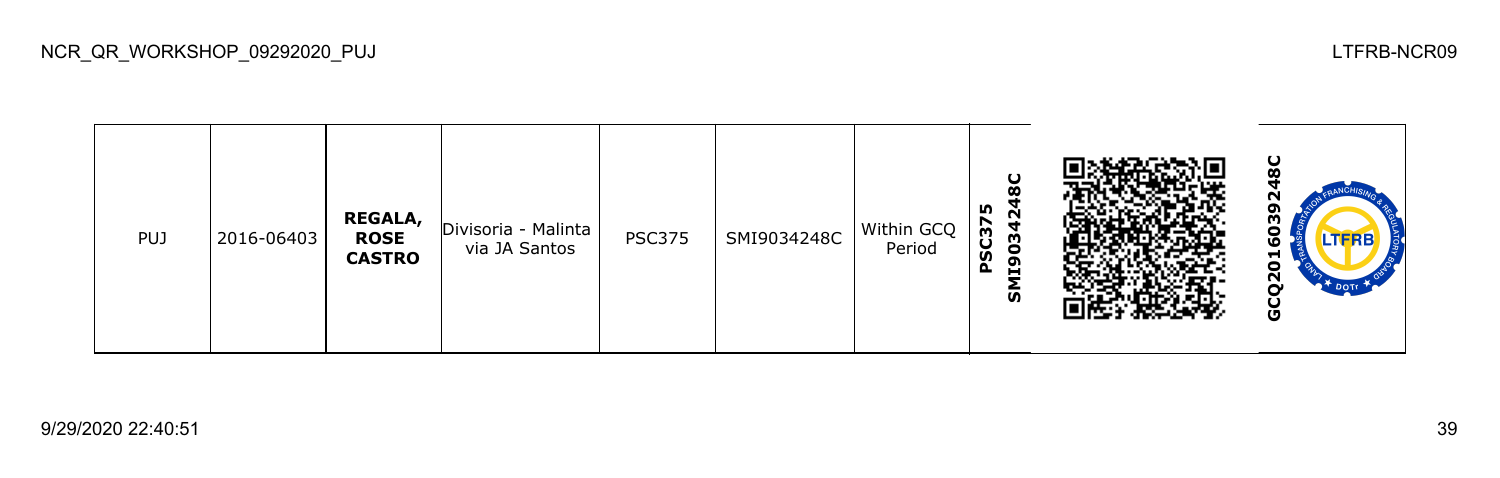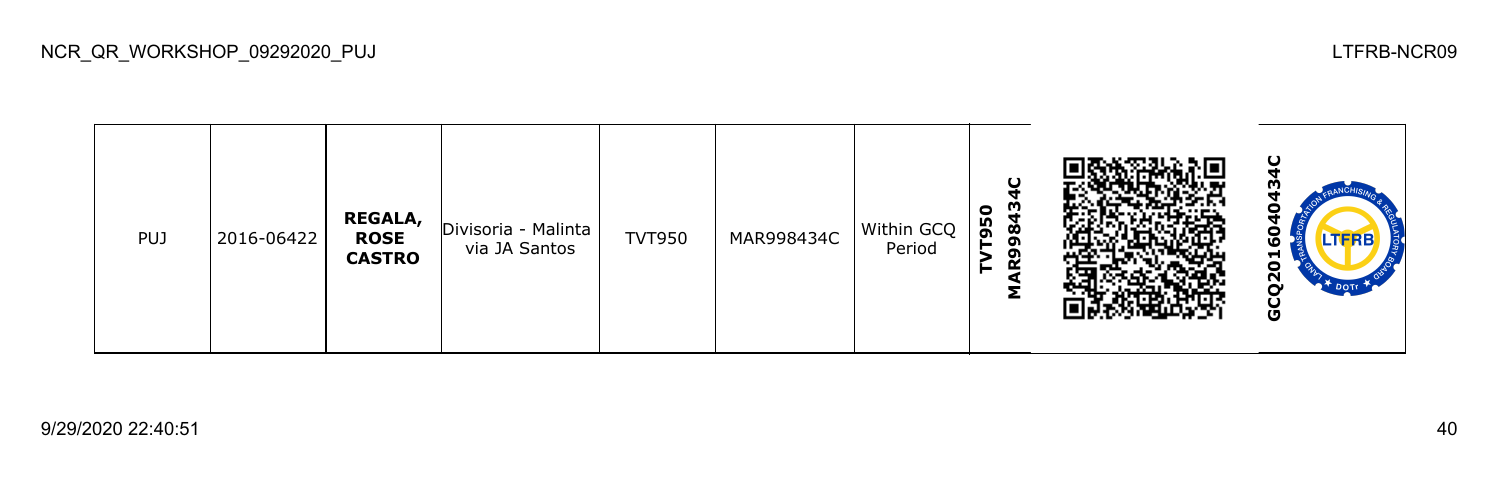| <b>PUJ</b> | 90-08388 | <b>BERNABE,</b><br><b>CARMELITA</b> | Divisoria - Malinta<br>via JA Santos | <b>PHA630</b> | FC6169FS75 | Within GCQ<br>Period | LO <sub>1</sub><br>$\bullet$<br><b>in</b><br>A63<br>ᄔ<br>G<br>- LO<br>董<br>Ħ<br>ဖ<br>ပ<br>ட |  | m<br>−<br>LTERB<br>o<br>o<br>ט |
|------------|----------|-------------------------------------|--------------------------------------|---------------|------------|----------------------|---------------------------------------------------------------------------------------------|--|--------------------------------|
|------------|----------|-------------------------------------|--------------------------------------|---------------|------------|----------------------|---------------------------------------------------------------------------------------------|--|--------------------------------|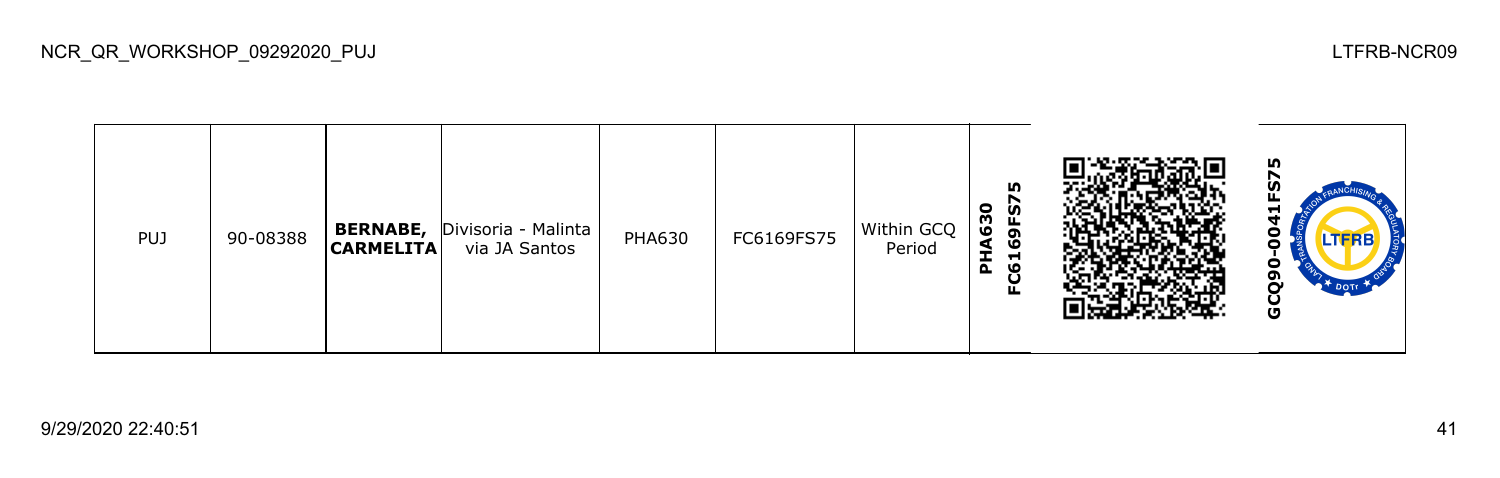| <b>PUJ</b> | 90-08388 | <b>BERNABE,</b><br><b>CARMELITA</b> | Divisoria - Malinta<br>via JA Santos | <b>NXP878</b> | REV900074C | Within GCQ<br>Period | O<br>œ<br>r<br>8<br>NXP87<br>$\bullet$<br>ຸດ<br>ш<br>≃ |  | ပ<br>с<br>ี่<br>о<br><b>LTFRB</b><br>o<br>о<br>o<br>မ္မ |
|------------|----------|-------------------------------------|--------------------------------------|---------------|------------|----------------------|--------------------------------------------------------|--|---------------------------------------------------------|
|------------|----------|-------------------------------------|--------------------------------------|---------------|------------|----------------------|--------------------------------------------------------|--|---------------------------------------------------------|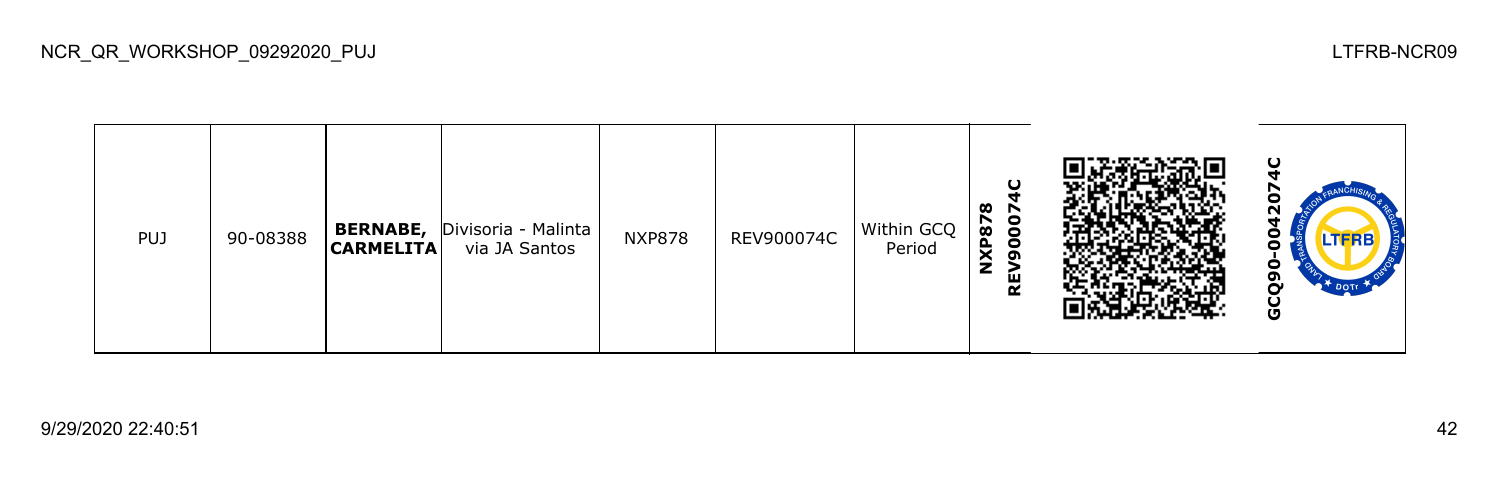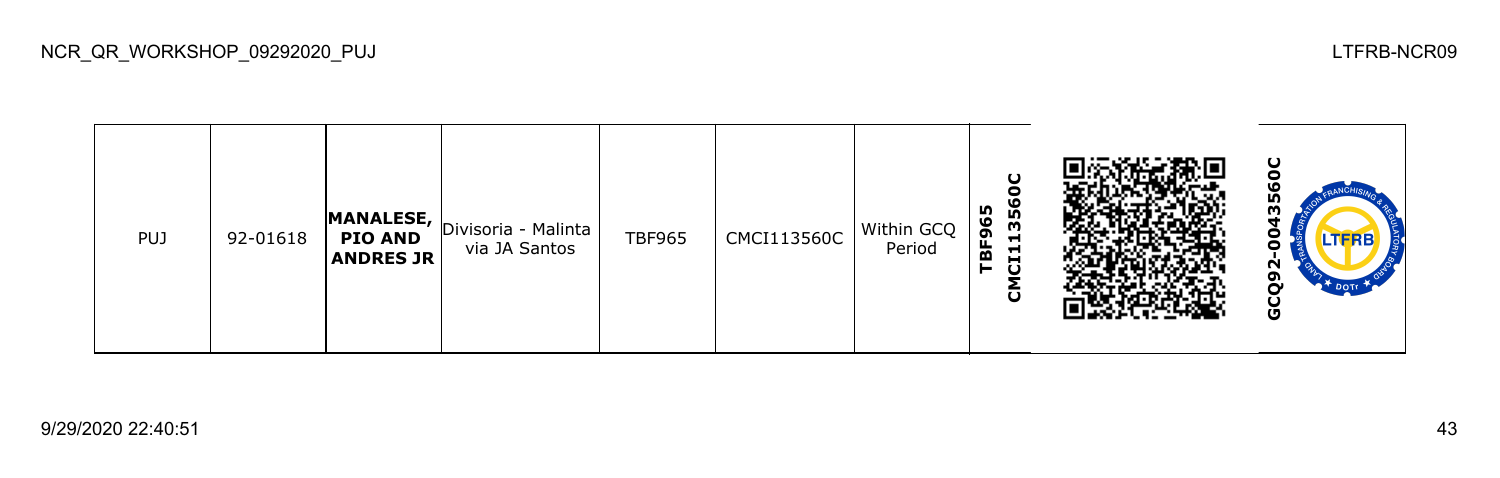| <b>PUJ</b> | 92-07597 | , MARISSA | <b>FELICIANO</b> Divisoria - Malinta<br>via JA Santos | <b>NXY189</b> | SPMM4974792 | Within GCQ<br>Period | $\mathbf C$<br>$\sim$<br>o<br>189<br>$\overline{\phantom{a}}$<br>ີ<br>◡<br>ŝ<br>င္ဟ |  | ပ<br><b>LTFRB</b><br>Ū |
|------------|----------|-----------|-------------------------------------------------------|---------------|-------------|----------------------|-------------------------------------------------------------------------------------|--|------------------------|
|------------|----------|-----------|-------------------------------------------------------|---------------|-------------|----------------------|-------------------------------------------------------------------------------------|--|------------------------|

NCR\_QR\_WORKSHOP\_09292020\_PUJ LTFRB-NCR09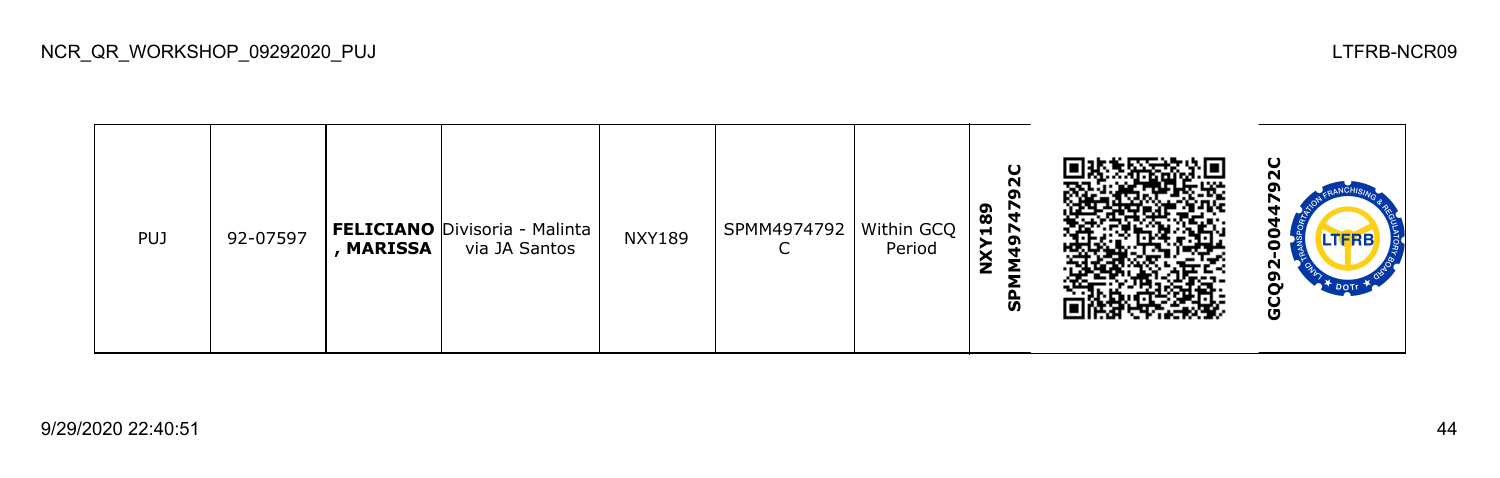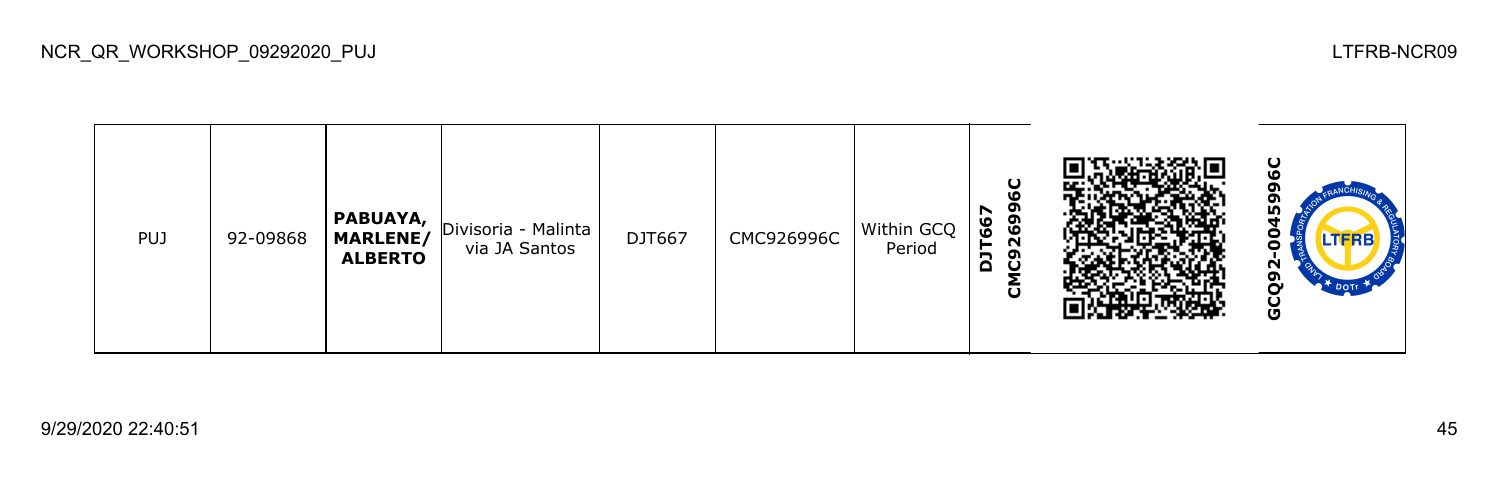

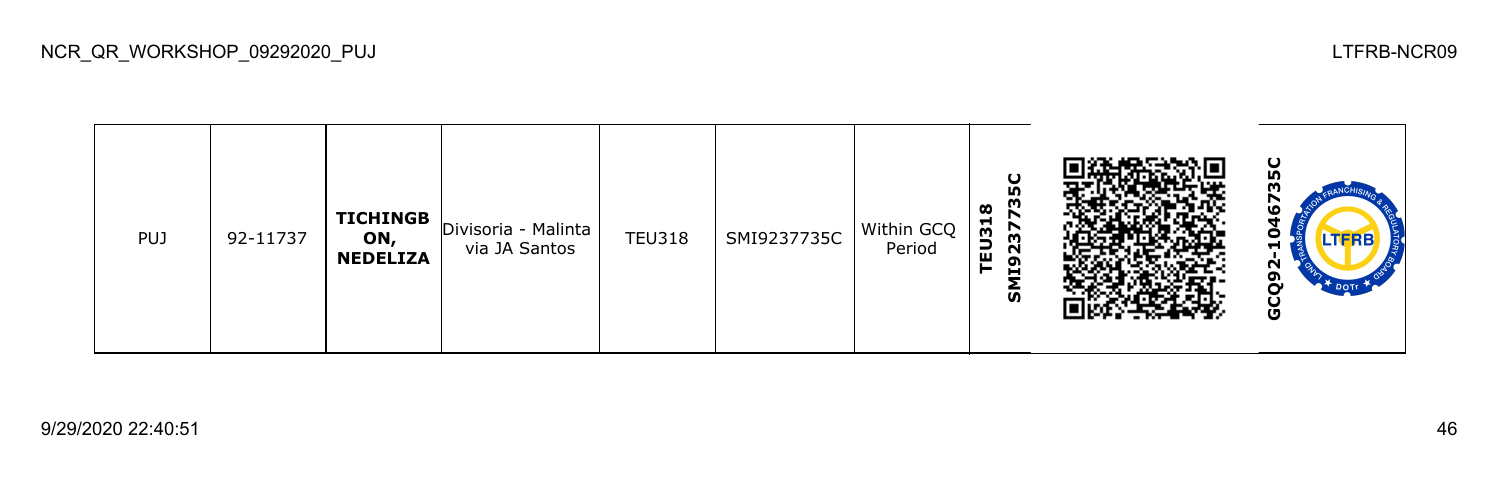| PUJ | 92-13177 | <b>SOLIMAN,</b><br><b>SEBASTIAN</b> | Divisoria - Malinta<br>via JA Santos | TFJ395 | EVER9213218C | Within GCQ<br>Period | Ø<br>Ð<br>32<br>m<br>FJ39<br>$\overline{\mathbf{z}}$<br>ຸດ<br>⊨<br>≃<br>面<br>ш |  | ပ<br>œ<br>c<br>−<br>N<br>ဥ<br>$*$ DOTT<br>မ္ပ |
|-----|----------|-------------------------------------|--------------------------------------|--------|--------------|----------------------|--------------------------------------------------------------------------------|--|-----------------------------------------------|
|-----|----------|-------------------------------------|--------------------------------------|--------|--------------|----------------------|--------------------------------------------------------------------------------|--|-----------------------------------------------|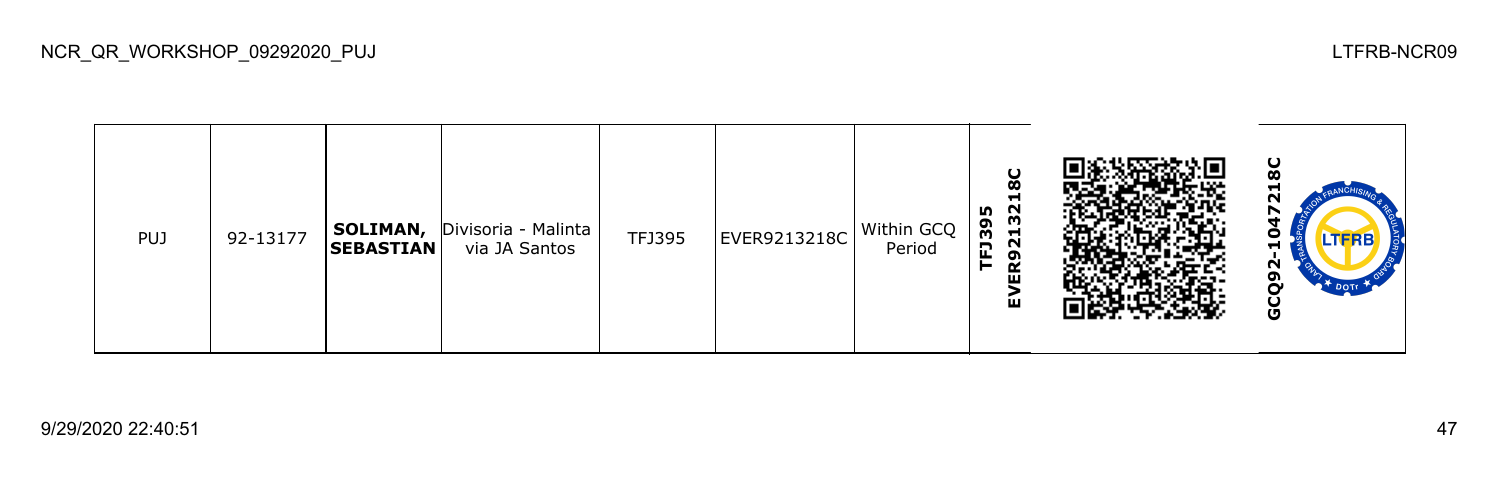

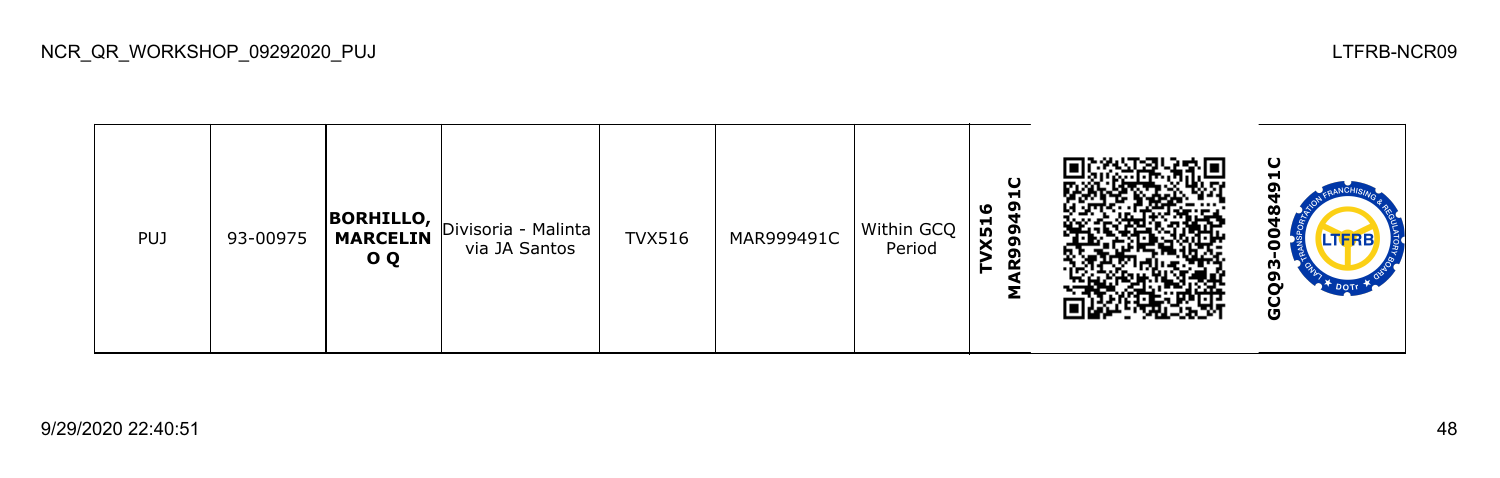| <b>PUJ</b> | 93-03348 | <b>BERNABE,</b><br><b>CARMELITA</b> | Divisoria - Malinta<br>via JA Santos | <b>NWG215</b> | SMI7706412C | Within GCQ<br>Period | $\sim$<br>m<br>−<br>G21<br>ч<br>ဖ<br>$\circ$<br>z<br>Н<br>ັທ |  | ပ<br>N<br>−<br>oı<br>o<br>o<br>m<br>ຫ<br>$\bullet$ <sup>+</sup> DOTE<br>$\mathbf{C}$<br>Ğ, |
|------------|----------|-------------------------------------|--------------------------------------|---------------|-------------|----------------------|--------------------------------------------------------------|--|--------------------------------------------------------------------------------------------|
|------------|----------|-------------------------------------|--------------------------------------|---------------|-------------|----------------------|--------------------------------------------------------------|--|--------------------------------------------------------------------------------------------|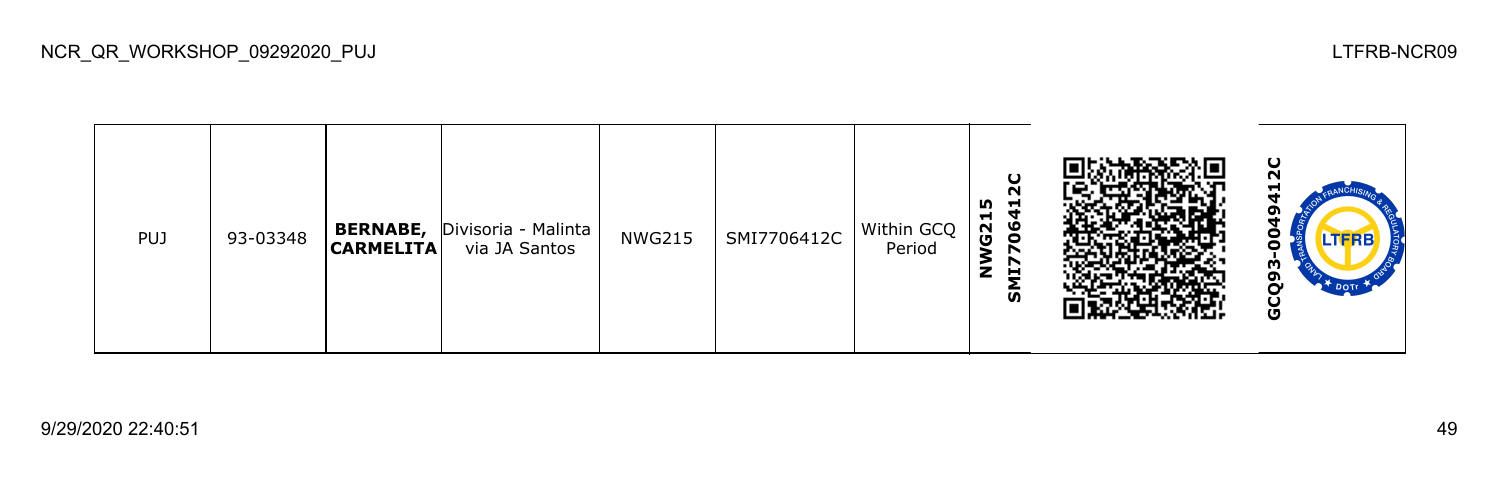| <b>PUJ</b> | 93-03348 | <b>BERNABE,</b><br><b>CARMELITA</b> | Divisoria - Malinta<br>via JA Santos | <b>NWG216</b> | SMI8016272C | Within GCQ<br>Period | ဖ<br>င္မွ<br>G21<br>−<br>0<br>$\overline{18}$<br>z<br>ŠΣ |  | ပ<br>n<br>N<br>SO<br>o<br>o<br>m<br>ີ<br>Ò<br>$\bullet$ <sup>+</sup> DOTE<br>9 |
|------------|----------|-------------------------------------|--------------------------------------|---------------|-------------|----------------------|----------------------------------------------------------|--|--------------------------------------------------------------------------------|
|------------|----------|-------------------------------------|--------------------------------------|---------------|-------------|----------------------|----------------------------------------------------------|--|--------------------------------------------------------------------------------|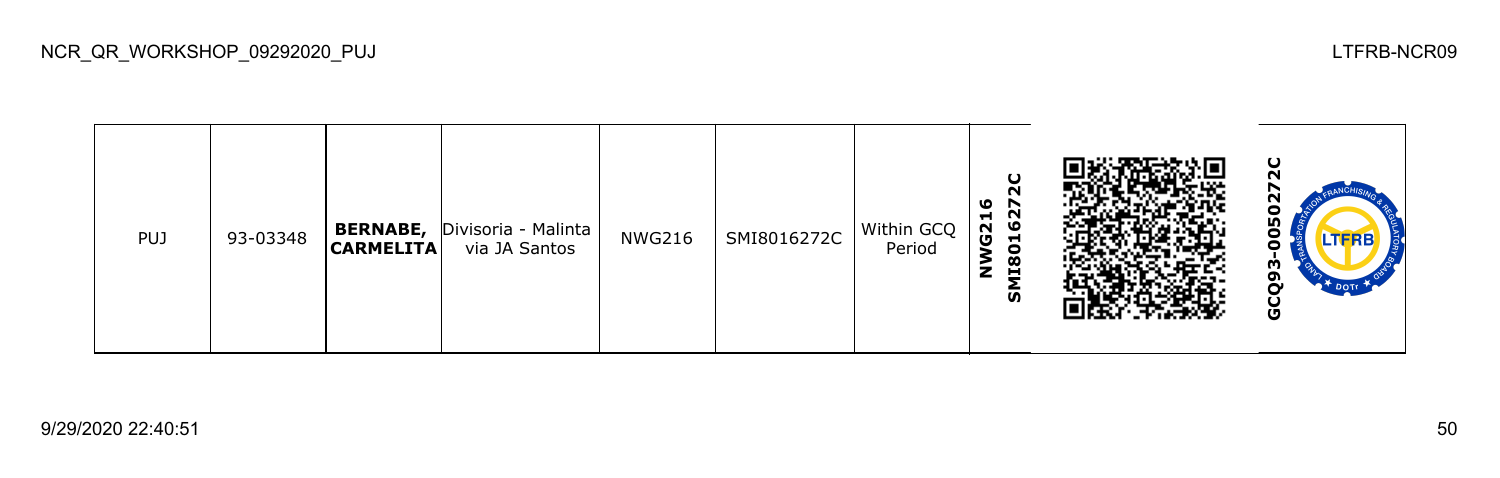

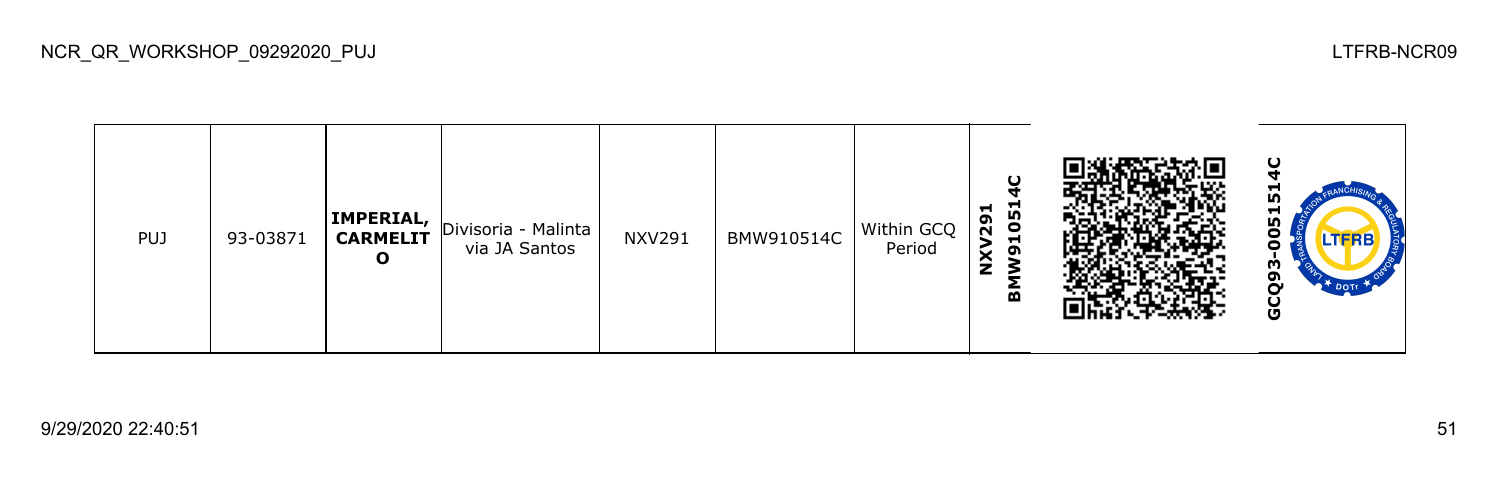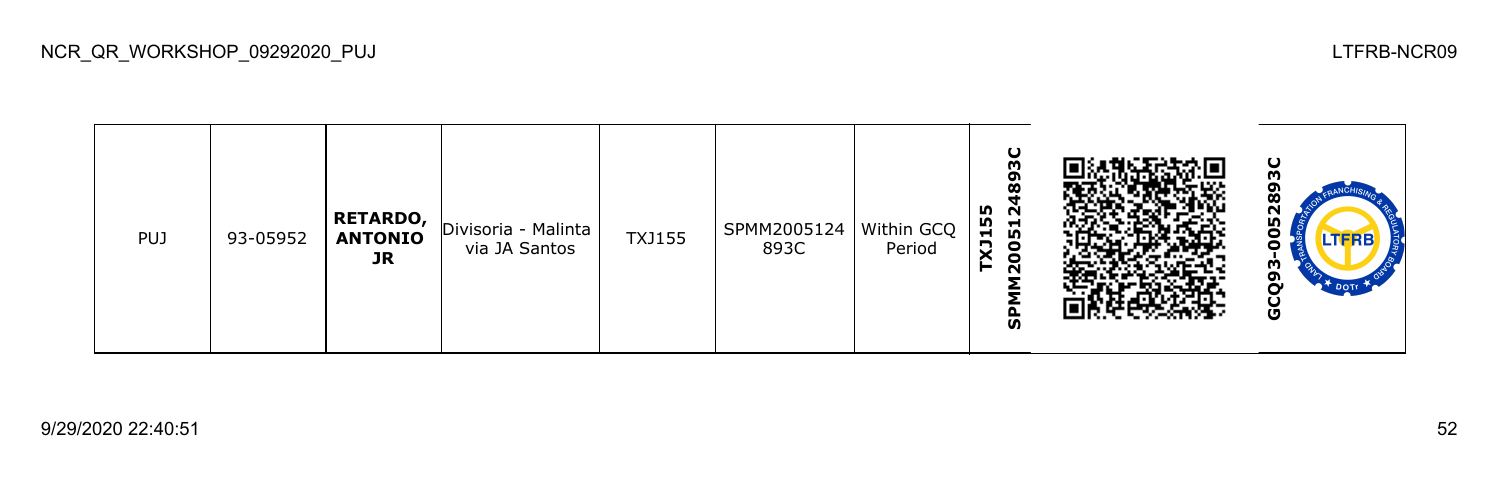| <b>PUJ</b> | 93-06741 | <b>BERNABE,</b><br>$ $ CARMELITA $ $ | Divisoria - Malinta<br>via JA Santos | <b>PAA622</b> | <b>CMCI86308C</b> | Within GCQ<br>Period | ပ<br>ø<br>A622<br>8630:<br>$\boldsymbol{\infty}$<br>Ĝ<br>⋖<br>௳<br>ō |  | ပ<br>က္က<br>-<br><b>LTFRB</b><br>U<br>m<br>o<br>Ū |
|------------|----------|--------------------------------------|--------------------------------------|---------------|-------------------|----------------------|----------------------------------------------------------------------|--|---------------------------------------------------|
|------------|----------|--------------------------------------|--------------------------------------|---------------|-------------------|----------------------|----------------------------------------------------------------------|--|---------------------------------------------------|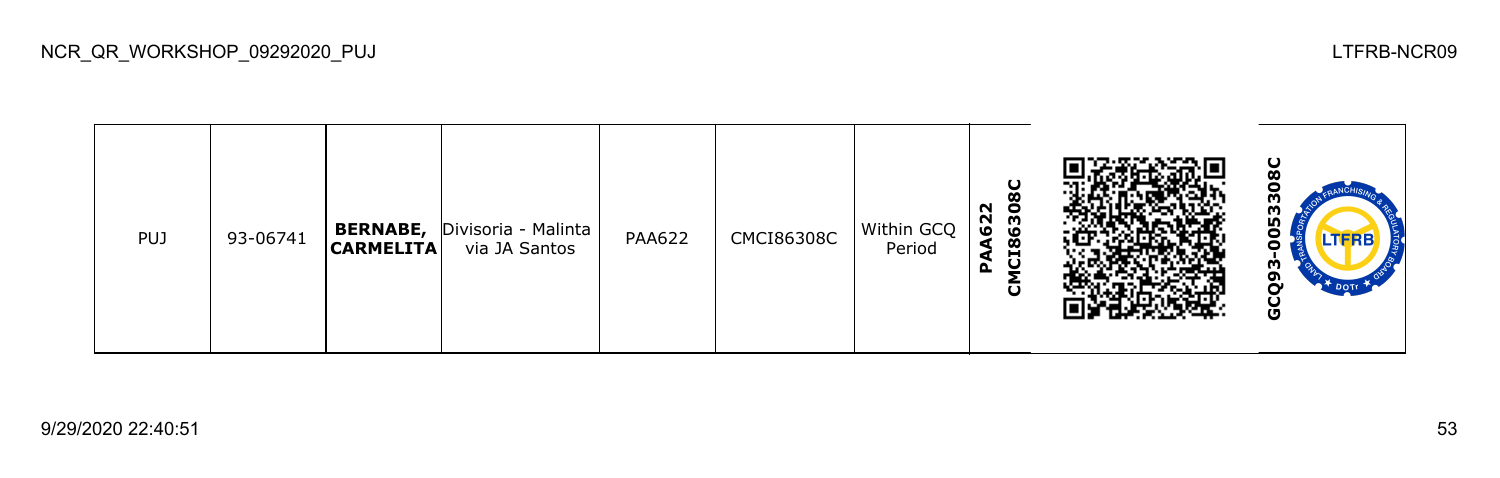| <b>PUJ</b> | 93-06741 | <b>BERNABE,</b><br><b>CARMELITA</b> | Divisoria - Malinta<br>via JA Santos | <b>NVL213</b> | SMI7913084C | Within GCQ<br>Period | 308<br>m<br>$\overline{2}$<br>−<br>ざ<br>ິຕ<br>z<br>Н<br>ັທ | ပ<br>о<br>σ<br>w<br>0<br>.TFRB<br>Ο<br>m<br>თ<br>Ò<br><b>DOTE</b><br>မ္ပ |  |
|------------|----------|-------------------------------------|--------------------------------------|---------------|-------------|----------------------|------------------------------------------------------------|--------------------------------------------------------------------------|--|
|------------|----------|-------------------------------------|--------------------------------------|---------------|-------------|----------------------|------------------------------------------------------------|--------------------------------------------------------------------------|--|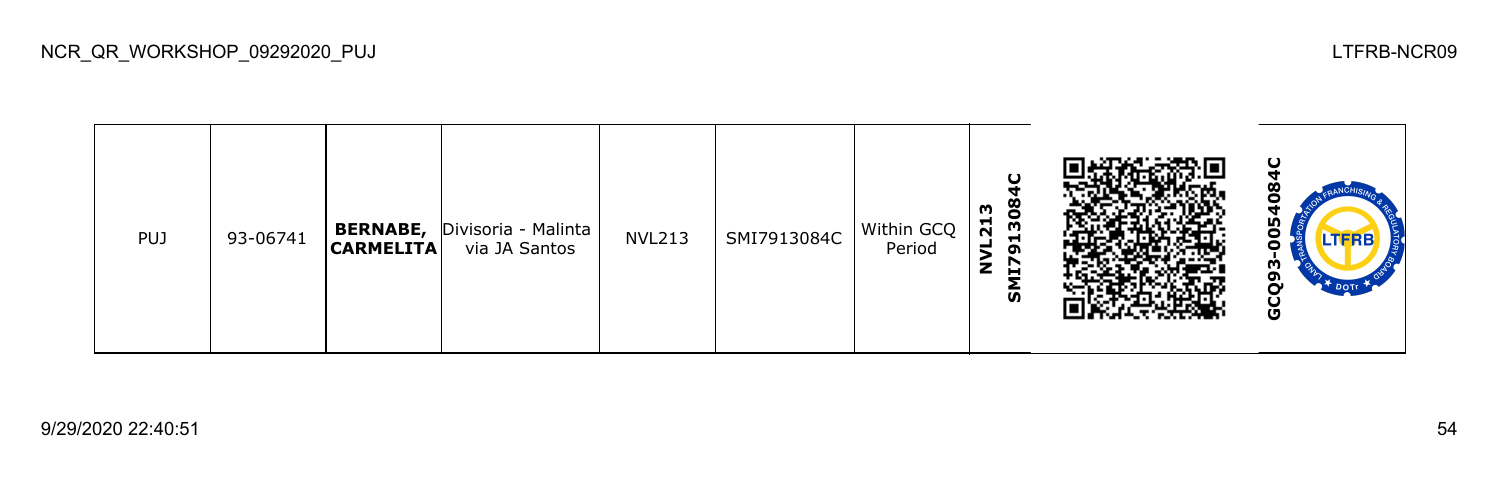| <b>PUJ</b> | 93-06741 | <b>BERNABE,</b><br><b>CARMELITA</b> | Divisoria - Malinta<br>via JA Santos | <b>NXD249</b> | <b>RNR7652C</b> | Within GCQ<br>Period | ပ<br>652<br><b>NXD249</b><br><b>R</b><br>$\propto$ |  | ပ<br>52<br>ပ္ပ<br>Ξ<br><b>LTFRB</b><br>J<br>m<br>თ<br>Ō |
|------------|----------|-------------------------------------|--------------------------------------|---------------|-----------------|----------------------|----------------------------------------------------|--|---------------------------------------------------------|
|------------|----------|-------------------------------------|--------------------------------------|---------------|-----------------|----------------------|----------------------------------------------------|--|---------------------------------------------------------|

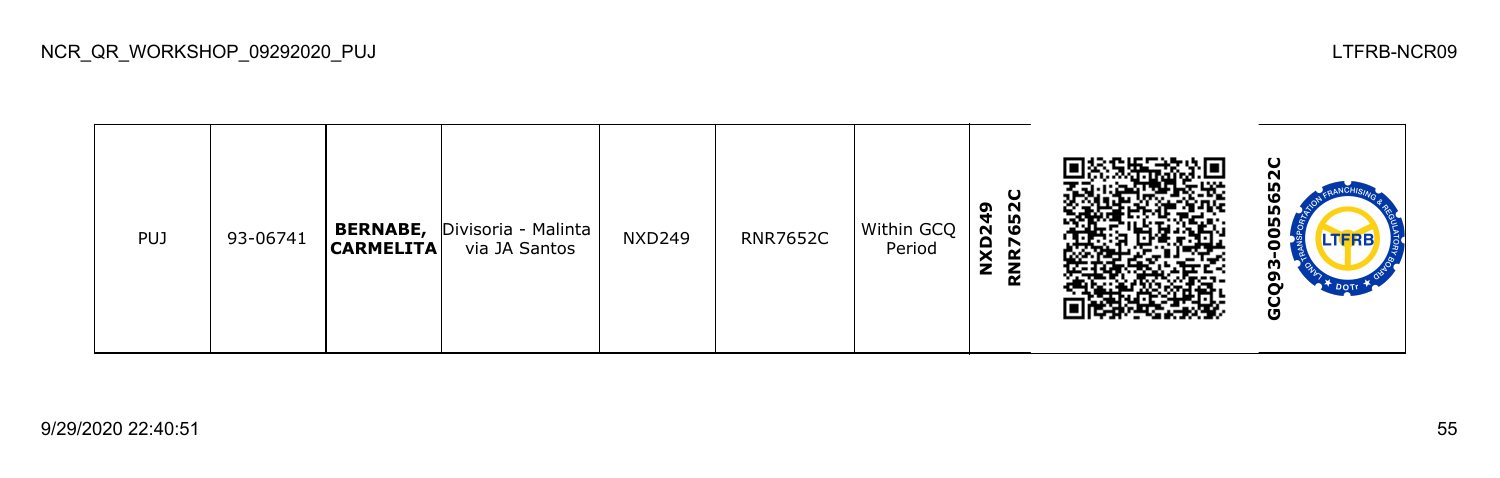| <b>PUJ</b> | 93-06741 | <b>BERNABE,</b><br> CARMELITA | Divisoria - Malinta<br>via JA Santos | <b>NWE260</b> | <b>RNR8506C</b> | Within GCQ<br>Period | O<br>$\bullet$<br>ဖ<br>E <sub>26</sub><br>850<br>$\bar{\mathbf{z}}$<br>$\tilde{\epsilon}$ |  | ပ<br>ပို့<br>Ξ<br><b>LTFRB</b><br>о<br>m<br>o<br>မ္ပ |
|------------|----------|-------------------------------|--------------------------------------|---------------|-----------------|----------------------|-------------------------------------------------------------------------------------------|--|------------------------------------------------------|
|------------|----------|-------------------------------|--------------------------------------|---------------|-----------------|----------------------|-------------------------------------------------------------------------------------------|--|------------------------------------------------------|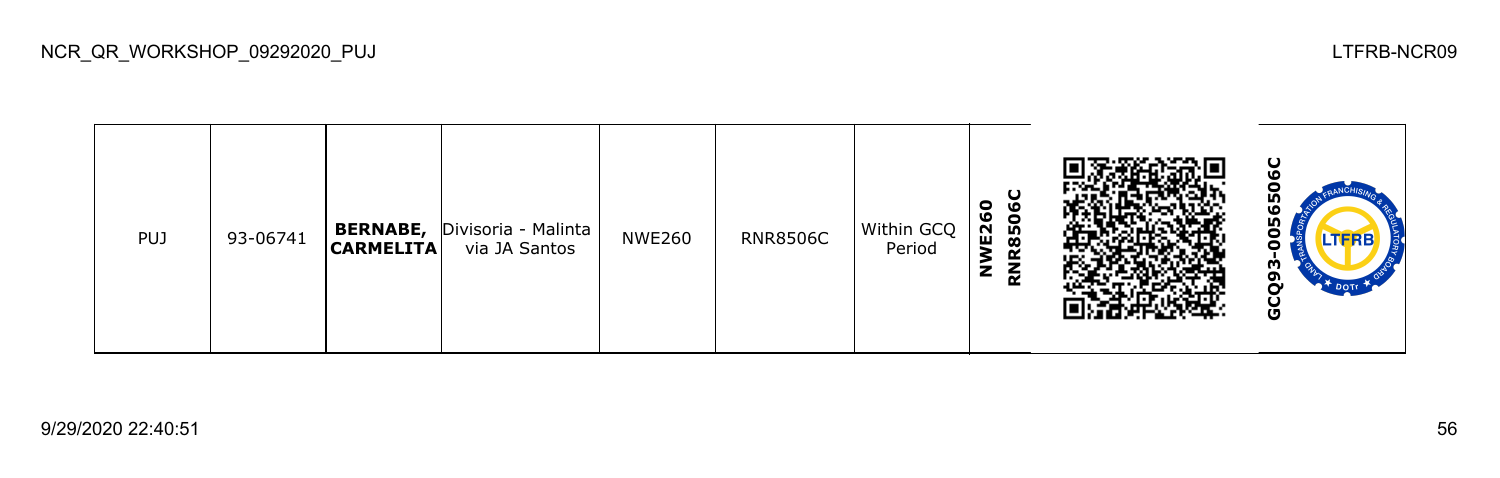

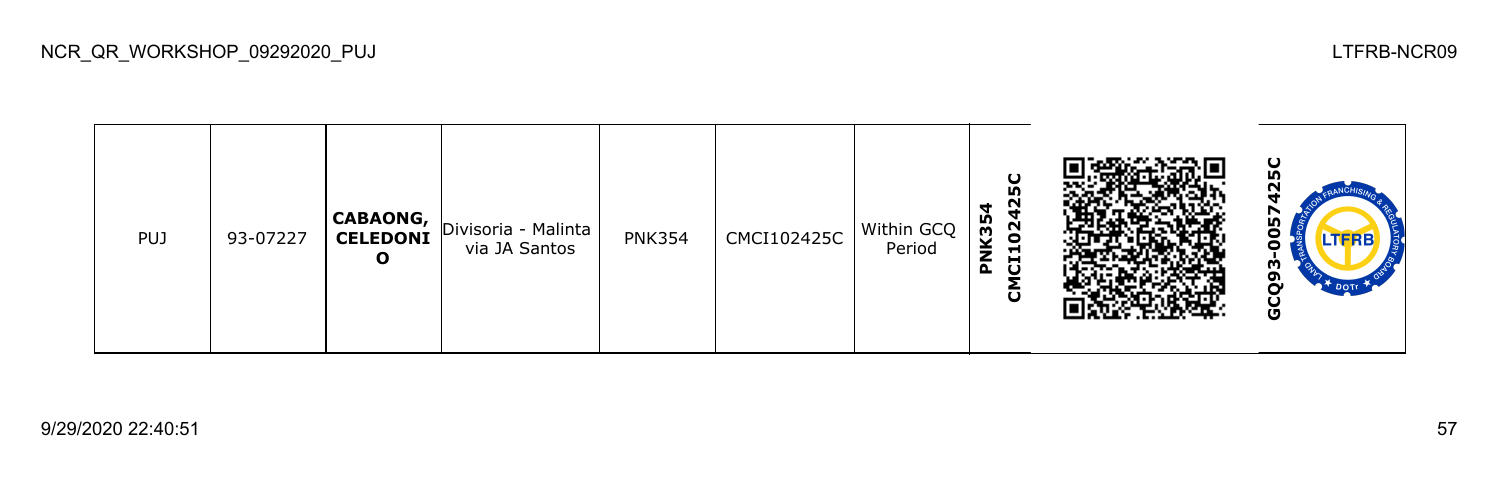| <b>PUJ</b> | 93-08067 | <b>BERNABE,</b><br><b>CARMELITA</b> | Divisoria - Malinta<br>via JA Santos | <b>NYF378</b> | GJC9334731 | Within GCQ<br>Period | 51<br>œ<br>r<br>F <sub>37</sub><br>33<br>ີ<br>٤<br>ပ<br>ම |  | ы<br>ლ<br>ი<br>ó<br><b>LTFRB</b><br>о<br>m<br>o<br>U |
|------------|----------|-------------------------------------|--------------------------------------|---------------|------------|----------------------|-----------------------------------------------------------|--|------------------------------------------------------|
|------------|----------|-------------------------------------|--------------------------------------|---------------|------------|----------------------|-----------------------------------------------------------|--|------------------------------------------------------|

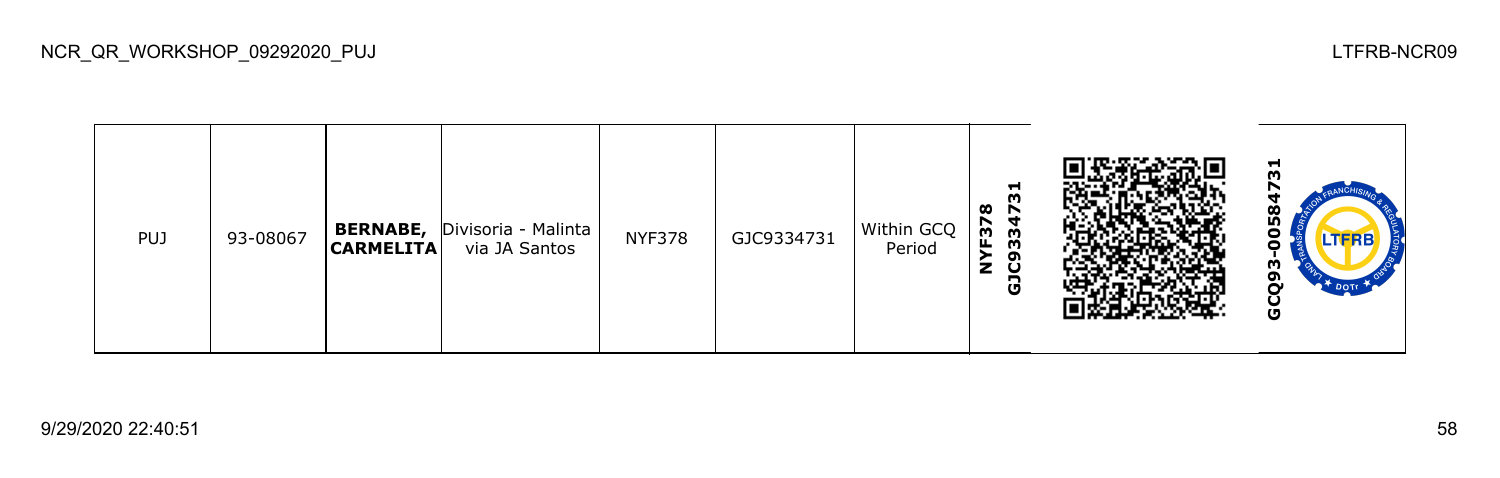| <b>PUJ</b> | 93-11176-A | SANTOS,<br><b>CESAR F.</b> | Divisoria - Malinta<br>via JA Santos | <b>NWH547</b> | FC13455FS78 | Within GCQ<br>Period | $\boldsymbol{\infty}$<br>ဖို့<br><b>H547</b><br>55<br>$\tilde{\mathsf{z}}$<br>ო<br>$\blacksquare$<br>ပူ |  | ထ<br>o<br>w<br>0<br>Н<br>m<br>ຓ<br>Ñ٧<br>$*$ DOTT<br>ပ<br>Ū |
|------------|------------|----------------------------|--------------------------------------|---------------|-------------|----------------------|---------------------------------------------------------------------------------------------------------|--|-------------------------------------------------------------|
|------------|------------|----------------------------|--------------------------------------|---------------|-------------|----------------------|---------------------------------------------------------------------------------------------------------|--|-------------------------------------------------------------|

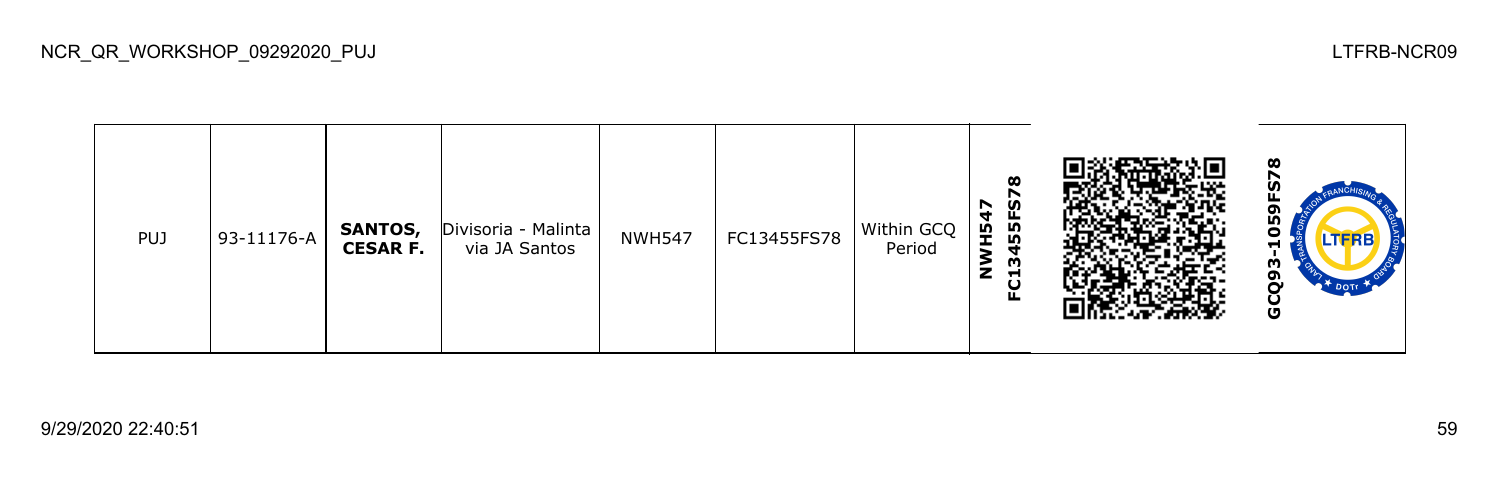| PUJ | 94-01071 | <b>BISNAR,</b><br><b>DELFIN</b> | Divisoria - Malinta<br>via JA Santos | <b>TWK484</b> | <b>VCM996560C</b> | Within GCQ<br>Period | ပ<br>c<br>4<br>ဖ<br>K48<br>65<br>ຫ<br>ຫ<br>ū |  | ပ<br>۱O<br><b>In</b><br>o<br>O<br>J<br>o<br><b>DOTE</b><br>Ū |
|-----|----------|---------------------------------|--------------------------------------|---------------|-------------------|----------------------|----------------------------------------------|--|--------------------------------------------------------------|
|-----|----------|---------------------------------|--------------------------------------|---------------|-------------------|----------------------|----------------------------------------------|--|--------------------------------------------------------------|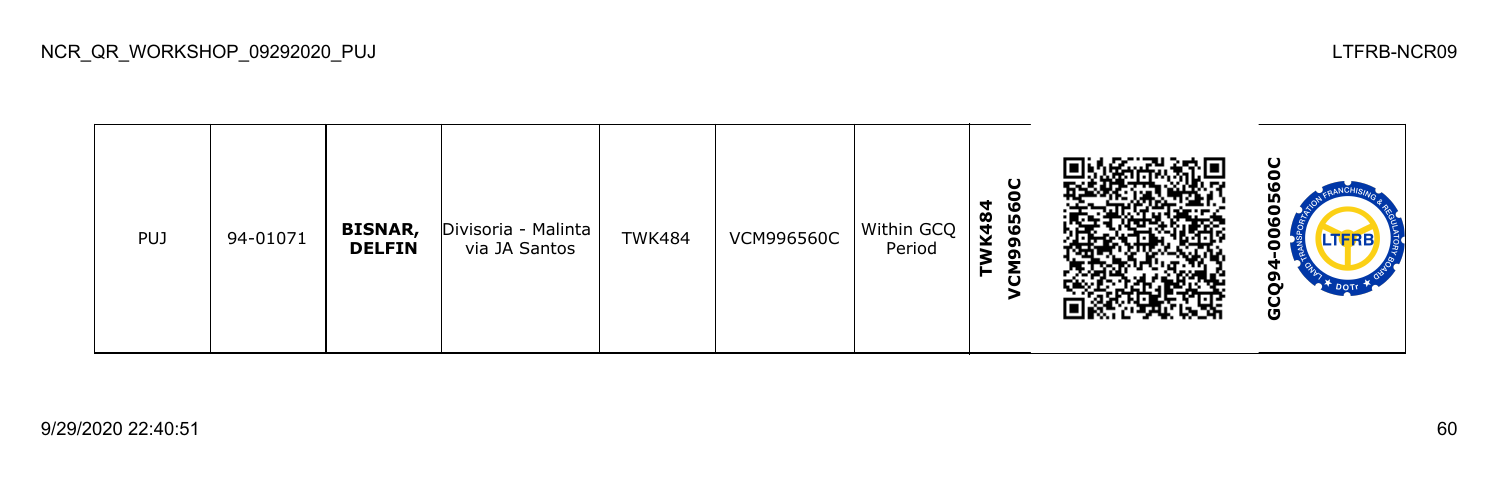| <b>PUJ</b> | 95-01738 | GARCIA,<br><b>JULIETA F.</b> | Divisoria - Malinta<br>via JA Santos | <b>PVC741</b> | SPMM372182C | Within GCQ<br>Period | O<br>N<br>œ<br>⊣<br>Н<br>4<br>$\sim$<br>5<br>↖<br>m<br>௳<br>င္ဟ |  | ပ<br>Н<br>⊣<br>٥<br>o<br>LIFRB<br>L۵<br>U |
|------------|----------|------------------------------|--------------------------------------|---------------|-------------|----------------------|-----------------------------------------------------------------|--|-------------------------------------------|
|------------|----------|------------------------------|--------------------------------------|---------------|-------------|----------------------|-----------------------------------------------------------------|--|-------------------------------------------|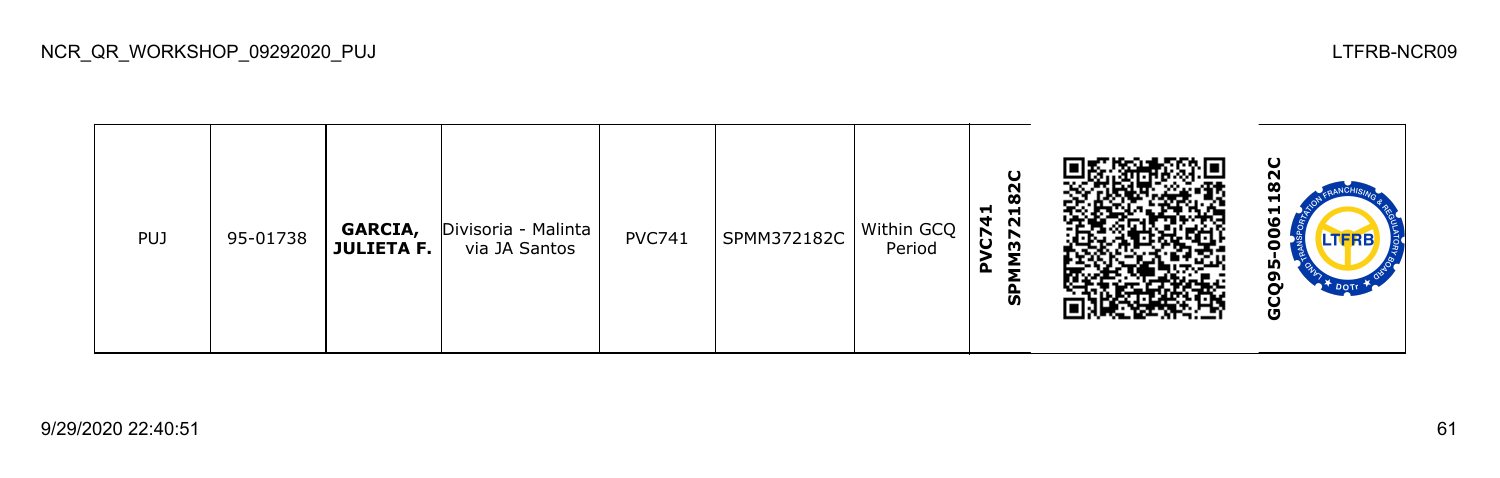| <b>PUJ</b> | 96-00238 | DELDIO,<br><b>REYNALDO</b> | Divisoria - Malinta<br>via JA Santos | <b>PXB406</b> | EVER9539301C | Within GCQ<br>Period | U<br>ᆏ<br>c<br>ER95393<br>ဖ<br>$\frac{6}{7}$<br>PXB<br>ш |  | ပ<br>▬<br>m<br>62<br>о<br><b>LTFRB</b><br>о<br>ഥ<br>o<br>Ū |
|------------|----------|----------------------------|--------------------------------------|---------------|--------------|----------------------|----------------------------------------------------------|--|------------------------------------------------------------|
|------------|----------|----------------------------|--------------------------------------|---------------|--------------|----------------------|----------------------------------------------------------|--|------------------------------------------------------------|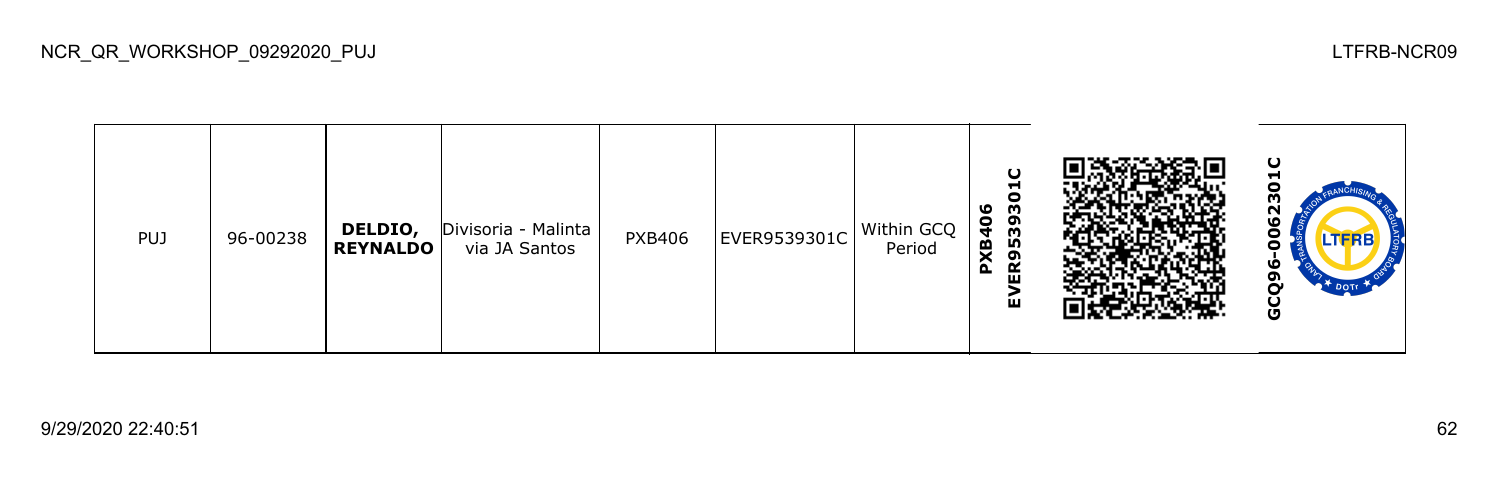| <b>PUJ</b> | 97-04714 | DELDIO,<br><b>REYNALDO</b> | Divisoria - Malinta<br>via JA Santos | PXJ905 | EVER9656253C | Within GCQ<br>Period | U<br>5Õ<br>80<br>6562<br>PX <sub>3</sub><br>ᡡ<br>$\propto$<br>ш<br>ш |  | ပ<br>m<br><b>In</b><br>N<br>င္မ<br>0<br>o<br>໑<br>Ο<br>DOTT _<br>မိ |
|------------|----------|----------------------------|--------------------------------------|--------|--------------|----------------------|----------------------------------------------------------------------|--|---------------------------------------------------------------------|
|------------|----------|----------------------------|--------------------------------------|--------|--------------|----------------------|----------------------------------------------------------------------|--|---------------------------------------------------------------------|

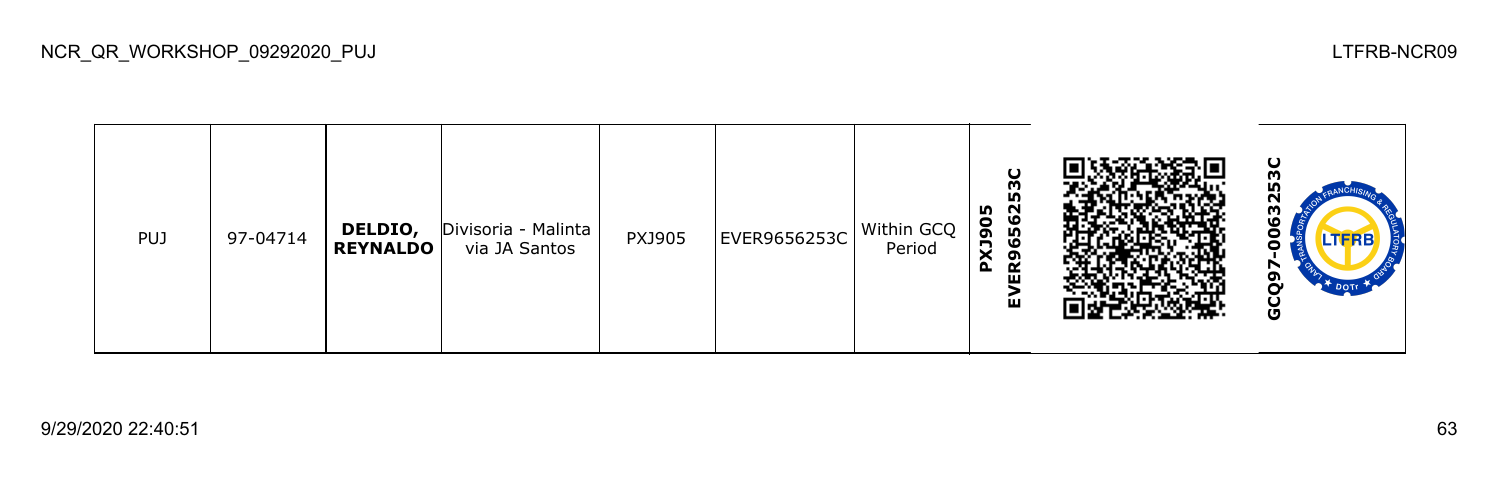